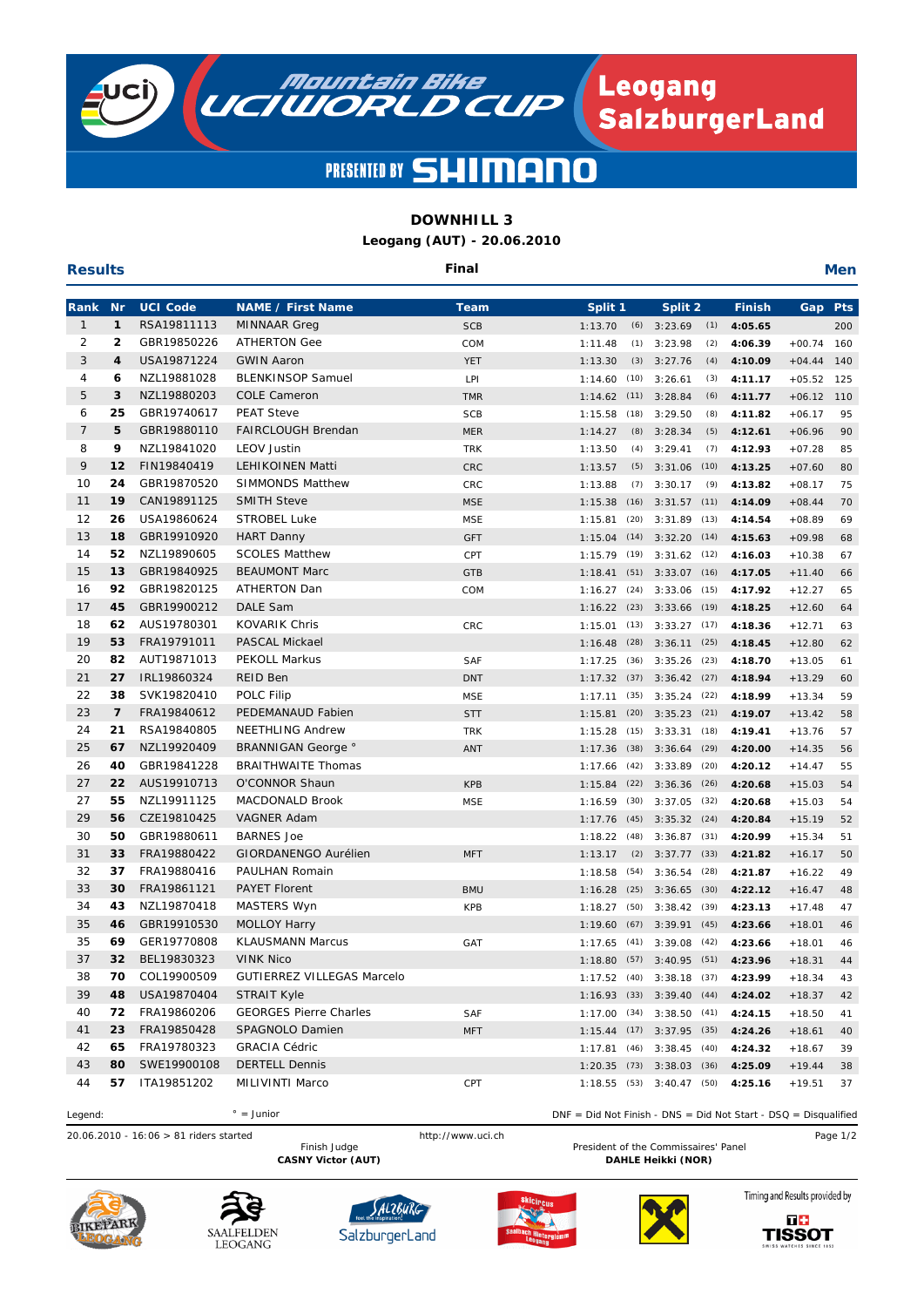

**TISSOT** 

# PRESENTED BY SHIMAI

# **DOWNHILL 3**

**Leogang (AUT) - 20.06.2010**

| <b>Results</b> |           |                 | Final                      |            |                 |                     |                            |                     |                |
|----------------|-----------|-----------------|----------------------------|------------|-----------------|---------------------|----------------------------|---------------------|----------------|
| Rank           | <b>Nr</b> | <b>UCI Code</b> | <b>NAME / First Name</b>   | Team       | Split 1         | Split 2             | <b>Finish</b>              | Gap                 | <b>Pts</b>     |
| 45             | 73        | NZL19790430     | <b>RANKIN Nathan</b>       | <b>KPB</b> | $1:16.36$ (26)  | $3:38.25$ (38)      | 4:25.49                    | $+19.84$            | 36             |
| 46             | 8         | AUS19831121     | <b>HANNAH Michael</b>      | <b>GTB</b> | (9)<br>1:14.30  | 3:37.83<br>(34)     | 4:25.70                    | $+20.05$            | 35             |
| 47             | 66        | GBR19860603     | <b>SMITH Robert</b>        |            | 1:19.65<br>(68) | 3:40.36<br>(48)     | 4:25.97                    | $+20.32$            | 34             |
| 48             | 10        | FRA19840107     | <b>CAMELLINI Julien</b>    | <b>CRC</b> | 1:16.38<br>(27) | 3:42.58<br>(61)     | 4:26.65                    | $+21.00$            | 33             |
| 49             | 97        | SUI19890403     | <b>MAY Ludovic</b>         |            | 1:19.19<br>(63) | 3:41.99<br>(57)     | 4:26.67                    | $+21.02$            | 32             |
| 50             | 47        | AUS19930713     | <b>BROSNAN Troy °</b>      | <b>MER</b> | 1:19.52<br>(66) | $3:42.67$ (62)      | 4:26.99                    | $+21.34$            | 31             |
| 51             | 126       | GBR19880512     | <b>THOMAS Richard</b>      |            | 1:17.72<br>(43) | 3:39.92<br>(46)     | 4:27.34                    | $+21.69$            | 30             |
| 52             | 116       | FRA19890829     | <b>GALLEAN Mathieu</b>     | <b>RRT</b> | 1:19.40<br>(65) | 3:42.69<br>(63)     | 4:27.63                    | $+21.98$            | 29             |
| 53             | 15        | SUI19870917     | <b>BEER Nick</b>           | <b>STT</b> | 1:14.63<br>(12) | 3:42.36<br>(59)     | 4:27.81                    | $+22.16$            | 28             |
| 54             | 147       | GBR19880304     | <b>JONES Ralph</b>         |            | 1:20.07<br>(71) | $3:41.74$ (54)      | 4:28.12                    | $+22.47$            | 27             |
| 55             | 81        | ITA19860315     | <b>SUDING Lorenzo</b>      |            | 1:18.66<br>(55) | 3:44.92(67)         | 4:28.63                    | $+22.98$            | 26             |
| 56             | 74        | GBR19891105     | <b>HUTCHENS Chris</b>      |            | (52)<br>1:18.44 | 3:41.98<br>(56)     | 4:28.84                    | $+23.19$            | 25             |
| 57             | 51        | GBR19860916     | <b>LAMB Fergus</b>         |            | 1:19.02<br>(59) | 3:44.60<br>(66)     | 4:28.98                    | $+23.33$            | 24             |
| 58             | 125       | FRA19860809     | <b>KURTZ Cyrille</b>       | LBV        | 1:19.13<br>(62) | 3:41.49<br>(53)     | 4:29.11                    | $+23.46$            | 23             |
| 59             | 132       | GBR19930927     | <b>BUCHANAN Lewis</b> °    | <b>MSE</b> | 1:20.29<br>(72) | 3:42.70<br>(64)     | 4:29.32                    | $+23.67$            | 22             |
| 60             | 44        | FRA19890421     | <b>BIGONI Joris</b>        |            | (47)<br>1:18.12 | 3:42.50<br>(60)     | 4:29.69                    | $+24.04$            | 21             |
| 61             | 34        | AUS19891125     | <b>BUTTON Joshua</b>       | <b>KON</b> | (31)<br>1:16.79 | 3:42.70<br>(64)     | 4:30.10                    | $+24.45$            | 20             |
| 62             | 78        | FRA19860814     | <b>COUSINIE Fabien</b>     | <b>BMU</b> | 1:17.72<br>(43) | (55)<br>3:41.83     | 4:30.42                    | $+24.77$            | 19             |
| 63             | 16        | AUS19821209     | <b>ATKINSON Bryn</b>       |            | (74)<br>1:20.63 | (69)<br>3:46.79     | 4:30.53                    | $+24.88$            | 18             |
| 64             | 76        | SWE19900809     | <b>KANGAS Alexander</b>    |            | 1:19.23<br>(64) | 3:42.31<br>(58)     | 4:31.11                    | $+25.46$            | 17             |
| 65             | 58        | GER19890805     | <b>STRASSER Benny</b>      |            | 1:19.10<br>(61) | 3:41.09<br>(52)     | 4:32.88                    | $+27.23$            | 16             |
| 66             | 20        | GBR19880420     | <b>CATHRO Ben</b>          |            | 1:16.79<br>(31) | 3:47.31<br>(71)     | 4:34.18                    | $+28.53$            | 15             |
| 67             | 41        | POR19870616     | POMBO Emanuel              |            | 1:19.06<br>(60) | 3:46.68<br>(68)     | 4:34.97                    | $+29.32$            | 14             |
| 68             | 102       | FRA19851018     | <b>REMY Maxime</b>         | <b>SCT</b> | 1:19.87<br>(70) | 3:47.18<br>(70)     | 4:35.11                    | $+29.46$            | 13             |
| 69             | 42        | CZE19851126     | <b>CHARVAT Matej</b>       | <b>KTR</b> | 1:18.25<br>(49) | 3:40.15<br>(47)     | 4:35.54                    | $+29.89$            | 12             |
| 70             | 245       | SUI19851227     | <b>BEER Marcel</b>         |            | 1:17.47<br>(39) | 3:39.26<br>(43)     | 4:35.90                    | $+30.25$            | 11             |
| 71             | 49        | USA19861029     | <b>RIFFLE Duncan</b>       | <b>GFT</b> | 1:18.88<br>(58) | $3:50.77$ (74)      | 4:38.71                    | $+33.06$            | 10             |
| 72             | 104       | NZL19910131     | <b>BARRETT Aari</b>        | <b>STT</b> | (55)<br>1:18.66 | $3:51.65$ (75)      | 4:42.41                    | $+36.76$            | 9              |
| 73             | 36        | ESP19900103     | FERREIRO PAJUELO Antonio   | <b>XMS</b> | 1:29.09<br>(78) | $3:50.12$ (72)      | 4:44.06                    | $+38.41$            | 8              |
| 74             | 86        | AUT19900121     | <b>TETZLAFF Boris</b>      | GAT        | 1:22.57<br>(76) | $3:50.27$ (73)      | 4:45.30                    | $+39.65$            | $\overline{7}$ |
| 75             | 35        | GBR19890215     | <b>CUNNINGHAM Ruaridh</b>  | CRC        | 1:26.36<br>(77) | 4:00.98<br>(76)     | 4:48.36                    | $+42.71$            | 6              |
| 76             | 131       | ITA19890813     | <b>BUGNONE Marco</b>       | ABG        | 1:19.73<br>(69) | 4:06.02<br>(77)     | 5:03.11                    | $+57.46$            | 5              |
| 77             | 14        | GBR19900704     | SMITH Joseph               | <b>KON</b> | 2:01.14<br>(79) | 4:43.80<br>(78)     |                            | $5:37.02 + 1:31.37$ | $\overline{4}$ |
| 78             | 246       | USA19850828     | <b>TURPEN Evan</b>         |            | 3:26.34<br>(80) | $5:54.22$ (79)      |                            | $6:42.09$ +2:36.44  | 3              |
| 79             | 54        | ESP19840915     | <b>CANALS FLIX Pasqual</b> | <b>XMS</b> | 4:40.41         | $(81)$ 11:48.95     | $(80)$ 12:55.70 $+8:50.05$ |                     | $\overline{2}$ |
|                | 17        | GBR19900323     | <b>BRYCELAND Josh</b>      | <b>SCB</b> | 1:16.49<br>(29) |                     | <b>DNF</b>                 |                     |                |
|                | 28        | AUS19890725     | <b>DELFS Mitchell</b>      |            | 1:20.96         | $(75)$ 3:40.42 (49) | <b>DSQ</b>                 |                     |                |
|                | 31        | SWE19880704     | <b>WALLNER Robin</b>       | <b>SMG</b> |                 |                     | <b>DNS</b>                 |                     |                |

```
Legend: DNF = Did Not Finish - DNS = Did Not Start - DSQ = Disqualified\degree = Junior
20.06.2010 - 16:06 > 81 riders started http://www.uci.ch Page 2/2
                                                        President of the Commissaires' Panel
                       CASNY Victor (AUT) DAHLE Heikki (NOR)
                                                                           Timing and Results provided by
                                  SALZBURG
                                                                                T +WEPA
```
SalzburgerLand

SAALFELDEN

LEOGANG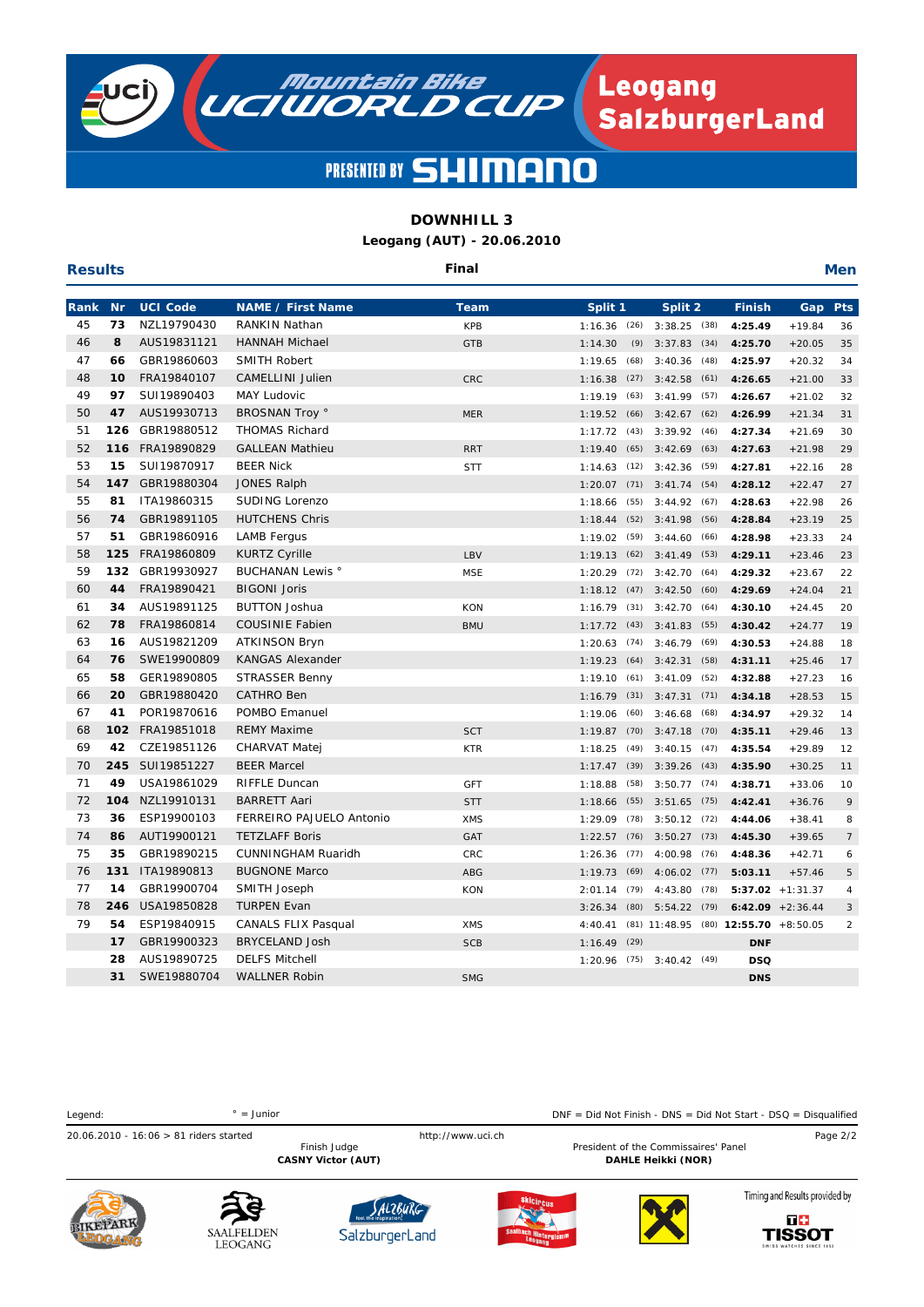

**Results**

# PRESENTED BY SHIMAI

### **DOWNHILL 3**

**Leogang (AUT) - 19.06.2010**

#### **Qualifying Round**

**Men**

| Rank           |    |                | Nr UCI Code      | <b>NAME / First Name</b>      | <b>Team</b> | Split <sub>1</sub> |      | Split 2                       |      | <b>Finish</b> | Gap      | <b>Pts</b>      |
|----------------|----|----------------|------------------|-------------------------------|-------------|--------------------|------|-------------------------------|------|---------------|----------|-----------------|
| $\mathbf{1}$   | P  | 6              | NZL19881028      | <b>BLENKINSOP Samuel</b>      | LPI         | 1:12.39            | (6)  | 3:22.08                       | (2)  | 4:03.25       |          | 50 Q            |
| 2              | P  | $\mathbf{1}$   | RSA19811113      | <b>MINNAAR</b> Greg           | <b>SCB</b>  | 1:10.26            | (1)  | 3:20.64                       | (1)  | 4:03.46       | $+00.21$ | 40 Q            |
| 3              | P  | $\overline{4}$ | USA19871224      | <b>GWIN Aaron</b>             | <b>YET</b>  | 1:10.87            | (2)  | 3:24.29                       | (3)  | 4:06.79       | $+03.54$ | 30 <sub>Q</sub> |
| 4              |    |                | P 12 FIN19840419 | LEHIKOINEN Matti              | CRC         | 1:11.93            | (3)  | 3:26.20                       | (5)  | 4:09.38       | $+06.13$ | $25$ Q          |
| 5              |    | P 2            | GBR19850226      | <b>ATHERTON Gee</b>           | COM         | 1:12.65            | (8)  | 3:24.48                       | (4)  | 4:10.16       | $+06.91$ | 22 Q            |
| 6              |    |                | 24 GBR19870520   | <b>SIMMONDS Matthew</b>       | <b>CRC</b>  | 1:12.49            |      | $(7)$ 3:26.40                 | (6)  | 4:10.23       | $+06.98$ | $20$ Q          |
| $\overline{7}$ | P  | - 9            | NZL19841020      | <b>LEOV Justin</b>            | <b>TRK</b>  | 1:12.98            |      | $(10)$ 3:27.10                | (7)  | 4:10.60       | $+07.35$ | 18 Q            |
| 8              |    |                | P 16 AUS19821209 | ATKINSON Bryn                 |             | $1:13.83$ (18)     |      | 3:27.70                       | (8)  | 4:12.17       | $+08.92$ | 17 <sub>Q</sub> |
| 9              | P. | 5              | GBR19880110      | <b>FAIRCLOUGH Brendan</b>     | <b>MER</b>  |                    |      | 1:15.03 (26) 3:29.16          | (13) | 4:12.89       | $+09.64$ | 16Q             |
| 10             |    |                | 33 FRA19880422   | GIORDANENGO Aurélien          | <b>MFT</b>  | 1:12.79            | (9)  | 3:28.52                       | (10) | 4:13.44       | $+10.19$ | 15Q             |
| 11             |    |                | 22 AUS19910713   | O'CONNOR Shaun                | <b>KPB</b>  | 1:13.01            |      | $(11)$ 3:28.98                | (12) | 4:14.25       | $+11.00$ | 14 Q            |
| 12             |    |                | P 18 GBR19910920 | <b>HART Danny</b>             | <b>GFT</b>  | 1:13.01            | (11) | 3:29.25                       | (14) | 4:14.57       | $+11.32$ | 13 <sub>Q</sub> |
| 13             | P  | 3              | NZL19880203      | <b>COLE Cameron</b>           | <b>TMR</b>  | 1:12.17            | (5)  | 3:31.44                       | (21) | 4:14.65       | $+11.40$ | $12$ Q          |
| 14             |    |                | P 13 GBR19840925 | <b>BEAUMONT Marc</b>          | GTB         | $1:14.03$ (19)     |      | 3:28.88                       | (11) | 4:14.68       | $+11.43$ | 11 <sub>Q</sub> |
| 15             | P  | 8              | AUS19831121      | <b>HANNAH Michael</b>         | <b>GTB</b>  |                    |      | $1:13.07$ (13) $3:28.49$      | (9)  | 4:14.71       | $+11.46$ | 10Q             |
| 16             |    |                | 26 USA19860624   | <b>STROBEL Luke</b>           | <b>MSE</b>  | $1:14.79$ (25)     |      | 3:29.32                       | (15) | 4:14.87       | $+11.62$ | 9 Q             |
| 17             |    |                | 32 BEL19830323   | <b>VINK Nico</b>              |             | 1:14.59            |      | $(23)$ $3:31.29$              | (20) | 4:15.52       | $+12.27$ | 8 Q             |
| 18             |    |                | 80 SWE19900108   | <b>DERTELL Dennis</b>         |             | $1:15.77$ (38)     |      | 3:30.93                       | (18) | 4:15.84       | $+12.59$ | 7Q              |
| 19             |    |                | 53 FRA19791011   | <b>PASCAL Mickael</b>         |             | 1:15.75            | (37) | 3:32.83                       | (24) | 4:16.15       | $+12.90$ | 6Q              |
| 20             |    |                | 34 AUS19891125   | <b>BUTTON Joshua</b>          | KON         | 1:15.05            | (27) | 3:32.14                       | (23) | 4:16.21       | $+12.96$ | 5Q              |
| 21             |    |                | 92 GBR19820125   | <b>ATHERTON Dan</b>           | COM         | $1:14.52$ (21)     |      | 3:33.00                       | (26) | 4:17.70       | $+14.45$ | $\mathbf Q$     |
| 22             |    |                | 23 FRA19850428   | SPAGNOLO Damien               | <b>MFT</b>  | $1:13.62$ (16)     |      | 3:31.17                       | (19) | 4:17.75       | $+14.50$ | Q               |
| 23             |    |                | P 19 CAN19891125 | <b>SMITH Steve</b>            | <b>MSE</b>  | 1:16.63(58)        |      | 3:33.63                       | (29) | 4:17.83       | $+14.58$ | $\mathbf Q$     |
| 24             |    |                | P 17 GBR19900323 | BRYCELAND Josh                | <b>SCB</b>  | $1:18.61$ (92)     |      | 3:35.19                       | (36) | 4:18.38       | $+15.13$ | Q               |
| 25             |    |                | 42 CZE19851126   | CHARVAT Matej                 | <b>KTR</b>  |                    |      | $1:15.55$ (35) $3:32.99$      | (25) | 4:18.46       | $+15.21$ | $\mathbf Q$     |
| 26             |    |                | 27 IRL19860324   | REID Ben                      | <b>DNT</b>  | $1:16.47$ (55)     |      | 3:34.89                       | (32) | 4:18.61       | $+15.36$ | Q               |
| 27             |    |                | 40 GBR19841228   | <b>BRAITHWAITE Thomas</b>     |             | 1:16.31(53)        |      | 3:33.48                       | (28) | 4:19.22       | $+15.97$ | $\mathbf Q$     |
| 28             |    |                | 62 AUS19780301   | <b>KOVARIK Chris</b>          | CRC         | 1:15.36            | (32) | 3:35.86                       | (40) | 4:19.54       | $+16.29$ | Q               |
| 29             |    |                | 126 GBR19880512  | <b>THOMAS Richard</b>         |             |                    |      | $1:15.12$ (29) $3:34.14$      | (30) | 4:19.76       | $+16.51$ | $\mathbf Q$     |
| 30             |    |                | 46 GBR19910530   | <b>MOLLOY Harry</b>           |             | 1:16.16            | (47) | 3:36.52                       | (44) | 4:19.79       | $+16.54$ | Q               |
| 31             |    |                | 36 ESP19900103   | FERREIRO PAJUELO Antonio      | <b>XMS</b>  | 1:16.78            | (62) | 3:34.71                       | (31) | 4:19.89       | $+16.64$ | $\mathbf Q$     |
| 32             |    |                | 38 SVK19820410   | POLC Filip                    | <b>MSE</b>  | $1:16.24$ (50)     |      | $3:35.12$ (35)                |      | 4:20.00       | $+16.75$ | Q               |
| 33             |    | P 7            | FRA19840612      | PEDEMANAUD Fabien             | <b>STT</b>  |                    |      | $1:14.24$ (20) $3:33.31$      | (27) | 4:20.23       | $+16.98$ | $\mathbf Q$     |
| 34             |    |                | 25 GBR19740617   | <b>PEAT Steve</b>             | <b>SCB</b>  | $1:13.29$ (14)     |      | 3:30.76                       | (17) | 4:20.53       | $+17.28$ | Q               |
| 35             |    |                | 50 GBR19880611   | <b>BARNES Joe</b>             |             |                    |      | $1:17.02$ (67) $3:35.05$      | (33) | 4:20.59       | $+17.34$ | $\mathbf Q$     |
| 36             |    |                | 69 GER19770808   | <b>KLAUSMANN Marcus</b>       | GAT         |                    |      | $1:15.95$ (41) $3:35.88$      | (41) | 4:20.85       | $+17.60$ | Q               |
| 37             |    | 45             | GBR19900212      | DALE Sam                      |             | 1:16.72(61)        |      | 3:35.65                       | (39) | 4:20.90       | $+17.65$ | $\mathbf Q$     |
| 38             |    |                | P 14 GBR19900704 | SMITH Joseph                  | KON         |                    |      | $1:14.54$ (22) $3:30.50$ (16) |      | 4:21.07       | $+17.82$ | Q               |
| 39             |    |                | 43 NZL19870418   | MASTERS Wyn                   | <b>KPB</b>  |                    |      | 1:15.45 (34) 3:37.02 (48)     |      | 4:21.23       | $+17.98$ | Q               |
| 40             |    |                | 48 USA19870404   | <b>STRAIT Kyle</b>            |             |                    |      | 1:16.20 (49) 3:35.49 (38)     |      | 4:21.43       | $+18.18$ | Q               |
| 41             |    |                | 44 FRA19890421   | <b>BIGONI Joris</b>           |             |                    |      | $1:15.41$ (33) $3:37.01$ (47) |      | 4:21.61       | $+18.36$ | Q               |
| 42             |    |                | 72 FRA19860206   | <b>GEORGES Pierre Charles</b> | SAF         |                    |      | 1:15.66 (36) 3:36.34 (43)     |      | 4:21.79       | $+18.54$ | Q               |
| 43             |    |                | 76 SWE19900809   | <b>KANGAS Alexander</b>       |             |                    |      | $1:16.55$ (57) $3:36.16$ (42) |      | 4:21.99       | $+18.74$ | Q               |
| 44             |    |                | 55 NZL19911125   | MACDONALD Brook               | MSE         |                    |      | 1:15.84 (39) 3:37.46 (52)     |      | 4:22.46       | $+19.21$ | Q               |
|                |    |                |                  |                               |             |                    |      |                               |      |               |          |                 |

19.06.2010 - 16:35 > 213 riders started Finish Judge http://www.uci.ch Pesident of the Commissaires' Panel Page 1/6  $\degree$  = Junior President of the Commissaires' Panel CASNY Victor (AUT) **DAHLE Heikki** (NOR) Legend: P = Protected <br>
DNF = Did Not Finish - DNS = Did Not Start - DSQ = Disqualified - Q = Qualified











Timing and Results provided by  $T +$ 

**TISSOT**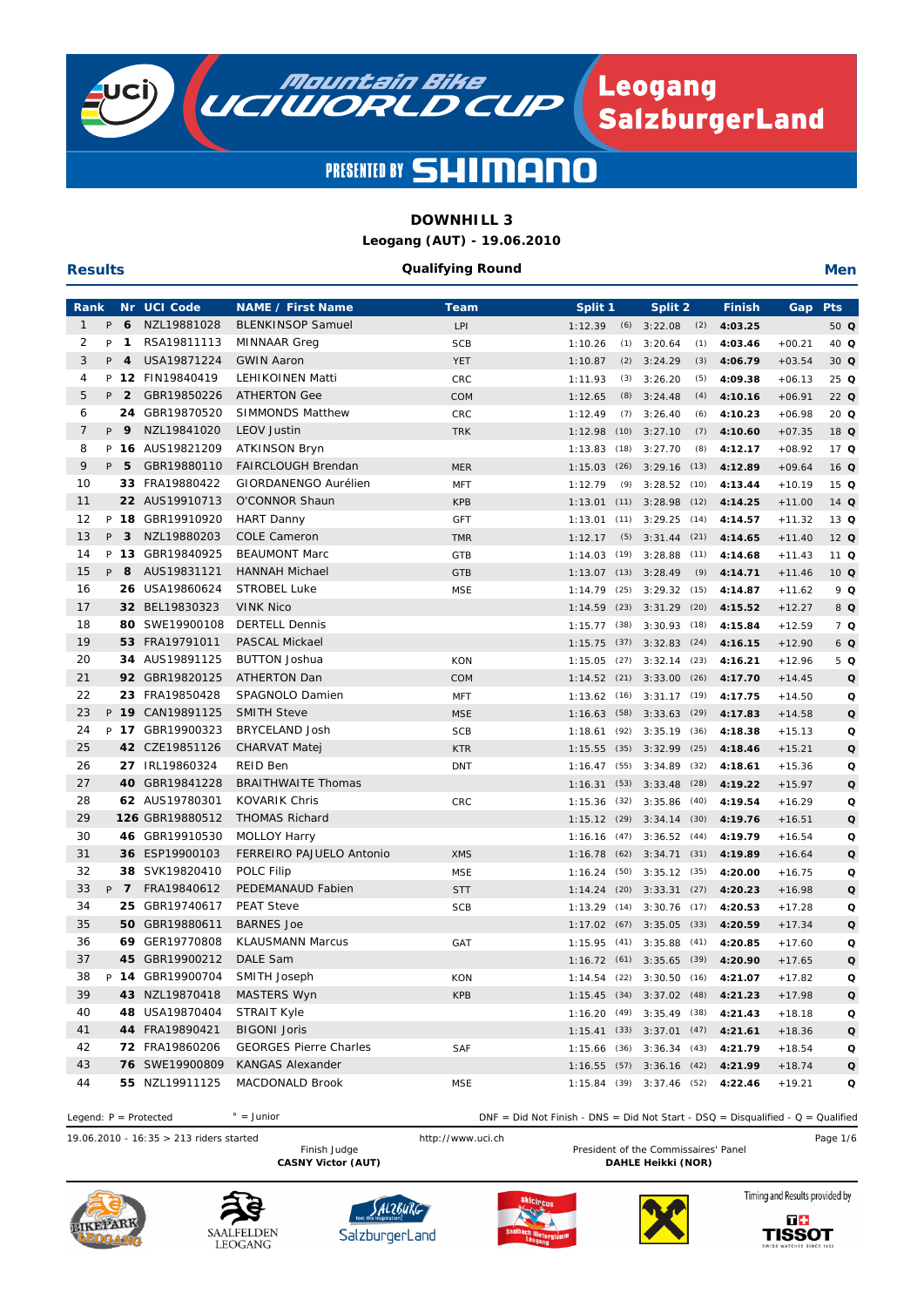

### **DOWNHILL 3**

**Leogang (AUT) - 19.06.2010**

#### **Qualifying Round**

**Men**

| Rank     | Nr UCI Code                       | <b>NAME / First Name</b>                   | <b>Team</b> | Split 1        |      | Split 2                          | <b>Finish</b> | Gap      | <b>Pts</b>  |
|----------|-----------------------------------|--------------------------------------------|-------------|----------------|------|----------------------------------|---------------|----------|-------------|
| 45       | 82 AUT19871013                    | <b>PEKOLL Markus</b>                       | SAF         | 1:16.84(63)    |      | $3:38.26$ (56)                   | 4:22.93       | $+19.68$ | Q           |
| 46       | P 20 GBR19880420                  | <b>CATHRO Ben</b>                          |             | $1:14.66$ (24) |      | 3:31.89<br>(22)                  | 4:23.27       | $+20.02$ | $\Omega$    |
| 47       | 245 SUI19851227                   | <b>BEER Marcel</b>                         |             | 1:17.00(66)    |      | 3:37.05<br>(49)                  | 4:23.43       | $+20.18$ | Q           |
| 48       | 28 AUS19890725                    | <b>DELFS Mitchell</b>                      |             | 1:15.32        | (31) | 3:38.75<br>(57)                  | 4:23.52       | $+20.27$ | $\mathbf Q$ |
| 49       | 81 ITA19860315                    | SUDING Lorenzo                             |             | 1:16.63        | (58) | 3:38.95<br>(59)                  | 4:23.71       | $+20.46$ | Q           |
| 50       | 56 CZE19810425                    | <b>VAGNER Adam</b>                         |             | 1:16.19        | (48) | 3:37.87<br>(53)                  | 4:23.79       | $+20.54$ | $\mathbf Q$ |
| 51       | 21 RSA19840805                    | <b>NEETHLING Andrew</b>                    | <b>TRK</b>  | 1:13.67        | (17) | 3:35.39<br>(37)                  | 4:23.85       | $+20.60$ | Q           |
| 52       | 246 USA19850828                   | <b>TURPEN Evan</b>                         |             | 1:15.98        | (42) | 3:36.92<br>(46)                  | 4:24.12       | $+20.87$ | Q           |
| 53       | 65 FRA19780323                    | <b>GRACIA Cédric</b>                       |             | 1:15.94        | (40) | (54)<br>3:37.89                  | 4:24.24       | $+20.99$ | Q           |
| 54       | 58 GER19890805                    | <b>STRASSER Benny</b>                      |             | 1:18.18        |      | $(80)$ 3:38.82<br>(58)           | 4:24.76       | $+21.51$ | $\mathbf Q$ |
| 55       | 73 NZL19790430                    | <b>RANKIN Nathan</b>                       | <b>KPB</b>  | $1:13.47$ (15) |      | 3:39.83<br>(66)                  | 4:24.94       | $+21.69$ | Q           |
| 56       | 35 GBR19890215                    | <b>CUNNINGHAM Ruaridh</b>                  | CRC         | 1:16.28        |      | $(52)$ 3:36.85<br>(45)           | 4:25.23       | $+21.98$ | $\mathbf Q$ |
| 57       | 37 FRA19880416                    | PAULHAN Romain                             |             | 1:16.53(56)    |      | 3:35.09<br>(34)                  | 4:25.70       | $+22.45$ | Q           |
| 58       | 49 USA19861029                    | <b>RIFFLE Duncan</b>                       | <b>GFT</b>  | 1:15.10        | (28) | 3:37.11<br>(51)                  | 4:25.74       | $+22.49$ | $\mathbf Q$ |
| 59       | 52 NZL19890605                    | <b>SCOLES Matthew</b>                      | CPT         | 1:16.12        | (45) | (73)<br>3:40.64                  | 4:26.03       | $+22.78$ | Q           |
| 60       | 41 POR19870616                    | POMBO Emanuel                              |             | 1:16.71        | (60) | 3:40.61<br>(71)                  | 4:26.26       | $+23.01$ | Q           |
| 61       | 78 FRA19860814                    | <b>COUSINIE Fabien</b>                     | <b>BMU</b>  | 1:16.42        | (54) | 3:38.97<br>(60)                  | 4:26.30       | $+23.05$ | Q           |
| 62       | 47 AUS19930713                    | <b>BROSNAN Troy °</b>                      | <b>MER</b>  | 1:17.56        |      | $(75)$ 3:42.10<br>(80)           | 4:26.31       | $+23.06$ | Q           |
| 63       | 66 GBR19860603                    | <b>SMITH Robert</b>                        |             | $1:18.40$ (87) |      | (63)<br>3:39.31                  | 4:26.37       | $+23.12$ | Q           |
| 64       | 31 SWE19880704                    | <b>WALLNER Robin</b>                       | <b>SMG</b>  |                |      | 1:19.65 (110) 3:40.29<br>(69)    | 4:26.46       | $+23.21$ | $\mathbf Q$ |
| 65       | 30 FRA19861121                    | <b>PAYET Florent</b>                       | <b>BMU</b>  | 1:16.15(46)    |      | 3:39.96<br>(67)                  | 4:26.57       | $+23.32$ | Q           |
| 66       | 131 ITA19890813                   | <b>BUGNONE Marco</b>                       | ABG         |                |      | $1:17.25$ (73) $3:40.32$<br>(70) | 4:26.84       | $+23.59$ | $\mathbf Q$ |
| 67       | 86 AUT19900121                    | <b>TETZLAFF Boris</b>                      | GAT         | 1:17.24        | (72) | 3:41.91<br>(78)                  | 4:27.22       | $+23.97$ | Q           |
| 68       | 102 FRA19851018                   | <b>REMY Maxime</b>                         | <b>SCT</b>  | 1:17.06        | (69) | 3:39.49<br>(65)                  | 4:27.27       | $+24.02$ | $\mathbf Q$ |
| 69       | 57 ITA19851202                    | MILIVINTI Marco                            | CPT         | 1:18.25        | (82) | 3:41.51<br>(77)                  | 4:27.62       | $+24.37$ | Q           |
| 70       | 54 ESP19840915                    | <b>CANALS FLIX Pasqual</b>                 | <b>XMS</b>  | 1:19.03 (101)  |      | 3:39.21<br>(62)                  | 4:27.77       | $+24.52$ | Q           |
| 71       | 132 GBR19930927                   | <b>BUCHANAN Lewis</b> °                    | <b>MSE</b>  | 1:20.75(130)   |      | 3:42.08<br>(79)                  | 4:28.03       | $+24.78$ | Q           |
| 72       | 147 GBR19880304                   | <b>JONES Ralph</b>                         |             |                |      | $1:16.26$ (51) $3:40.62$<br>(72) | 4:28.04       | $+24.79$ | Q           |
| 73       | 97 SUI19890403                    | <b>MAY Ludovic</b>                         |             | 1:18.38        | (85) | 3:42.48<br>(81)                  | 4:28.09       | $+24.84$ | Q           |
| 74       | 116 FRA19890829                   | <b>GALLEAN Mathieu</b>                     | <b>RRT</b>  | 1:18.38        | (85) | 3:42.50<br>(82)                  | 4:28.14       | $+24.89$ | $\Omega$    |
| 75       | 70 COL19900509                    | <b>GUTIERREZ VILLEGAS Marcelo</b>          |             | 1:17.71        |      | $(76)$ 3:41.16<br>(75)           | 4:28.18       | $+24.93$ | Q           |
| 76       | 51 GBR19860916                    | <b>LAMB Fergus</b>                         |             | 1:17.15        | (71) | 3:39.34<br>(64)                  | 4:28.36       | $+25.11$ | $\Omega$    |
| 77       | 104 NZL19910131                   | <b>BARRETT Aari</b>                        | <b>STT</b>  | 1:17.76        | (78) | 3:43.05<br>(87)                  | 4:28.81       | $+25.56$ | Q           |
| 78       | 125 FRA19860809                   | <b>KURTZ Cyrille</b>                       | LBV         | 1:18.91        | (98) | 3:42.75<br>(85)                  | 4:29.09       | $+25.84$ | $\mathbf Q$ |
| 79       | 74 GBR19891105                    | <b>HUTCHENS Chris</b>                      |             | 1:18.67        | (93) | 3:43.23<br>(89)                  | 4:29.18       | $+25.93$ | Q           |
| 80       | 67 NZL19920409                    | <b>BRANNIGAN George</b> °                  | ANT         | 1:18.93(99)    |      | 3:39.19<br>(61)                  | 4:29.23       | $+25.98$ | $\mathbf Q$ |
| 81       | 61 FRA19900423                    | <b>THIRION Rémi</b>                        | <b>SMG</b>  |                |      | $1:17.53$ (74) $3:44.14$<br>(94) | 4:29.25       | $+26.00$ |             |
| 82       | 83 FIN19841218                    | <b>BERG Toni</b>                           |             |                |      | $1:16.90$ (65) $3:42.98$<br>(86) | 4:30.19       | $+26.94$ |             |
| 83       | 142 GBR19890712                   | <b>BURTON Oliver</b>                       |             |                |      | $1:19.31(105)$ $3:40.72(74)$     | 4:30.24       | $+26.99$ |             |
| 84       | 158 GBR19910623                   | <b>BREWIN Gareth</b>                       | <b>TSF</b>  |                |      | 1:18.78 (95) 3:43.79 (92)        | 4:30.38       | $+27.13$ |             |
| 85       | 122 GBR19910805<br>85 AUS19910911 | <b>HEATH Harry</b><br><b>WILLEMSE Rhys</b> |             |                |      | 1:15.24 (30) 3:37.10 (50)        | 4:30.57       | $+27.32$ |             |
| 86<br>87 | 100 AUT19810330                   | <b>HAAS Mathias</b>                        | ANT         |                |      | 1:19.73 (114) 3:43.46 (90)       | 4:31.58       | $+28.33$ |             |
| 88       | 195 NZL19920414                   | ROONEY Jed °                               | <b>RCA</b>  |                |      | 1:18.14 (79) 3:45.08 (95)        | 4:31.80       | $+28.55$ |             |
|          |                                   |                                            |             |                |      | $1:19.70(112)$ $3:45.40(97)$     | 4:31.81       | $+28.56$ |             |

19.06.2010 - 16:35 > 213 riders started http://www.uci.ch Page 2/6  $\degree$  = Junior President of the Commissaires' Panel CASNY Victor (AUT) **DAHLE Heikki** (NOR) Legend: P = Protected <br>
DNF = Did Not Finish - DNS = Did Not Start - DSQ = Disqualified - Q = Qualified



**Results**









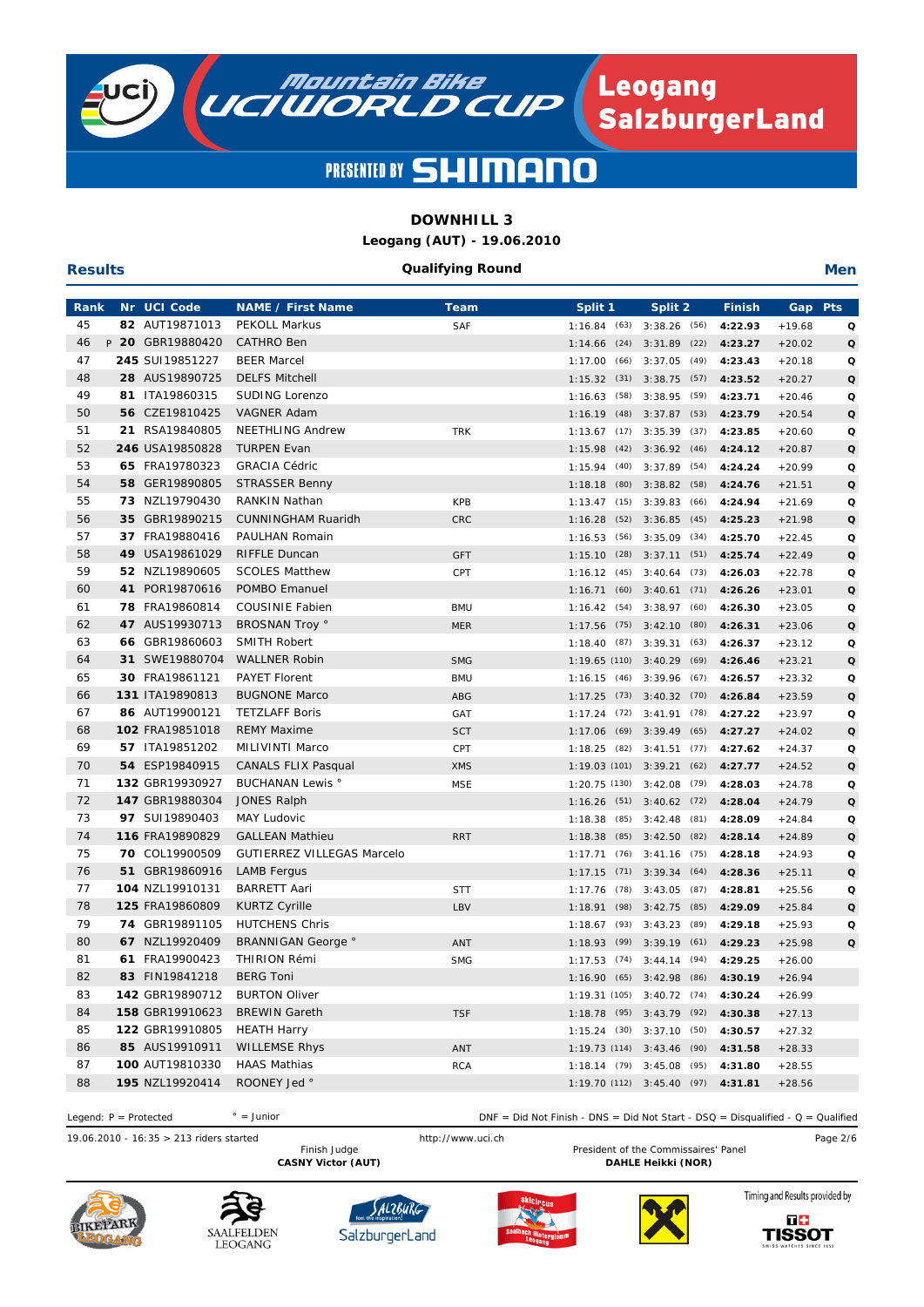

## **DOWNHILL 3**

**Leogang (AUT) - 19.06.2010**

#### **Qualifying Round**

**Men**

| <b>Rank</b> | Nr UCI Code     | <b>NAME / First Name</b>  | Team       | Split 1 | Split 2                        | <b>Finish</b> | Gap Pts  |
|-------------|-----------------|---------------------------|------------|---------|--------------------------------|---------------|----------|
| 89          | 145 FRA19911020 | <b>THOME Patrick</b>      | <b>TSP</b> |         | $1:19.67(111)$ $3:45.98(100)$  | 4:32.15       | $+28.90$ |
| 90          | 75 GBR19910216  | <b>KERR Bernard</b>       | <b>NWT</b> |         | $1:16.85$ (64) $3:40.18$ (68)  | 4:32.47       | $+29.22$ |
| 91          | 89 SUI19870716  | <b>GSPAN Dominik</b>      |            |         | $1:17.02$ (67) $3:43.11$ (88)  | 4:32.99       | $+29.74$ |
| 92          | 165 GBR19930511 | SCOTT Mark °              |            |         | $1:20.19(121)$ $3:45.97(99)$   | 4:33.00       | $+29.75$ |
| 93          | 90 GER19900817  | <b>BENDER Maximilian</b>  |            |         | 1:19.64 (109) 3:47.42 (106)    | 4:34.56       | $+31.31$ |
| 94          | 177 GBR19900513 | <b>MALLER Ashley</b>      |            |         | 1:18.97 (100) 3:47.08 (104)    | 4:34.63       | $+31.38$ |
| 95          | 149 SUI19900718 | ROSCHI Roman              |            |         | $1:19.57(107)$ $3:47.28(105)$  | 4:34.67       | $+31.42$ |
| 96          | 179 GBR19920421 | GANNICOTT Arran °         |            |         | 1:21.60 (138) 3:47.00 (103)    | 4:34.78       | $+31.53$ |
| 96          | 185 FRA19931112 | OGET Ludovic °            | <b>RRT</b> |         | $1:20.13(119)$ $3:49.88(119)$  | 4:34.78       | $+31.53$ |
| 98          | 77 FRA19850211  | NICOLE Olivier            |            |         | 1:20.25 (123) 3:45.76 (98)     | 4:35.06       | $+31.81$ |
| 99          | 123 IRL19900301 | <b>LAUGHLAND Scott</b>    |            |         | 1:20.16 (120) 3:45.12 (96)     | 4:35.10       | $+31.85$ |
| 100         | 71 GBR19890206  | <b>MEARS Scott</b>        |            |         | 1:18.28 (83) 3:43.87 (93)      | 4:35.43       | $+32.18$ |
| 101         | 186 SUI19930623 | HUNZIKER Freddy °         | <b>STT</b> |         | 1:19.11 (103) 3:49.22 (115)    | 4:35.47       | $+32.22$ |
| 102         | 64 GBR19900315  | DAVIES Emyr               |            |         | 1:19.73 (114) 3:46.49 (101)    | 4:35.49       | $+32.24$ |
| 103         | 29 FRA19841030  | <b>RUFFIN Thibaut</b>     | <b>CSR</b> |         | $1:15.98$ (42) $3:41.18$ (76)  | 4:36.04       | $+32.79$ |
| 104         | 173 BEL19830209 | <b>LENSSENS Kristof</b>   |            |         | 1:18.49 (88) 3:48.38 (108)     | 4:36.11       | $+32.86$ |
| 105         | 63 GBR19881019  | <b>BRAYTON Adam</b>       |            |         | 1:17.75 (77) 3:46.53 (102)     | 4:36.23       | $+32.98$ |
| 106         | 178 USA19920303 | ROPELATO Mitch °          | EXD        |         | 1:20.47 (126) 3:49.63 (116)    | 4:37.09       | $+33.84$ |
| 107         | 136 IRL19900414 | <b>DOHERTY Ewan</b>       |            |         | $1:20.86(132)$ $3:48.86(112)$  | 4:37.38       | $+34.13$ |
| 108         | 153 SUI19880222 | <b>CAROLI Billy</b>       |            |         | 1:20.61 (127) 3:50.51 (123)    | 4:37.95       | $+34.70$ |
| 109         | 137 CZE19880112 | MIKULENKA Martin          |            |         | $1:19.05(102)$ $3:48.97(113)$  | 4:38.43       | $+35.18$ |
| 110         | 91 POL19821124  | JODKO Maciej              |            |         | 1:20.74 (129) 3:48.75 (110)    | 4:38.66       | $+35.41$ |
| 111         | 196 FRA19890403 | <b>LOCQUET Kevin</b>      |            |         | $1:18.52$ (89) $3:50.97$ (124) | 4:38.79       | $+35.54$ |
| 112         | 134 ESP19890714 | SIMO CERVERA Xavier       |            |         | 1:19.90 (117) 3:48.81 (111)    | 4:38.81       | $+35.56$ |
| 113         | 176 BEL19910917 | <b>GILLES Bertrand</b>    |            |         | 1:27.80 (179) 3:52.53 (127)    | 4:38.85       | $+35.60$ |
| 114         | 107 NZL19911203 | <b>LEACOCK Richard</b>    |            |         | $1:18.82$ (96) $3:49.70$ (117) | 4:39.02       | $+35.77$ |
| 115         | 96 AUT19870908  | <b>SIEDER Mario</b>       | <b>SAF</b> |         | 1:20.66 (128) 3:49.74 (118)    | 4:39.08       | $+35.83$ |
| 116         | 98 ITA19860519  | GAMBIRASIO Carlo          | <b>SSP</b> |         | 1:18.87 (97) 3:42.73 (84)      | 4:39.12       | $+35.87$ |
| 117         | 128 FRA19861225 | <b>CARDON Simon</b>       | <b>RRT</b> |         | 1:23.89 (161) 3:43.68 (91)     | 4:39.71       | $+36.46$ |
| 118         | 163 NZL19890905 | NATION Joseph             |            |         | 1:19.15 (104) 3:53.00 (130)    | 4:40.63       | $+37.38$ |
| 119         | 59 USA19791121  | <b>KEENE Curtis</b>       |            |         | 1:21.89 (142) 3:50.23 (122)    | 4:41.22       | $+37.97$ |
| 120         | 110 CZE19840828 | <b>MATUS Filip</b>        |            |         | 1:20.34 (124) 3:53.02 (131)    | 4:41.37       | $+38.12$ |
| 121         | 79 GBR19881210  | READING Jack              |            |         | 1:18.73 (94) 3:55.51 (141)     | 4:41.72       | $+38.47$ |
| 122         | 214 CZE19920529 | TRESNAK Petr <sup>o</sup> |            |         | 1:20.43 (125) 3:53.11 (132)    | 4:42.07       | $+38.82$ |
| 123         | 244 SLO19890427 | RUTAR Nejc                | <b>MBO</b> |         | $1:22.47(148)$ $3:54.11(135)$  | 4:42.62       | $+39.37$ |
| 124         | 127 SUI19890126 | JEANDIN Thomas            |            |         | 1:21.32 (136) 3:54.78 (138)    | 4:42.64       | $+39.39$ |
| 125         | 105 NZL19860128 | <b>SIMS Daniel</b>        |            |         | 1:22.42 (147) 3:50.11 (121)    | 4:42.75       | $+39.50$ |
| 126         | 216 NZL19920409 | <b>CHAPMAN Rupert</b> °   |            |         | 1:24.02 (162) 3:54.45 (136)    | 4:43.01       | $+39.76$ |
| 127         | 109 AUT19811105 | JAHNEL Rudiger            |            |         | 1:21.62 (139) 3:51.83 (126)    | 4:43.18       | $+39.93$ |
| 128         | 168 GER19891226 | <b>HERRMANN Tommy</b>     |            |         | 1:18.57 (91) 3:48.32 (107)     | 4:43.30       | $+40.05$ |
| 129         | 183 GER19881108 | KIESEWETTER Tommy         |            |         | 1:20.90 (133) 3:55.44 (140)    | 4:43.43       | $+40.18$ |
| 130         | 94 SLO19860330  | CESTNIK Jan               | <b>UTT</b> |         | $1:31.85(193)$ $3:56.33(144)$  | 4:43.45       | $+40.20$ |
| 131         | 111 SVK19900627 | <b>UCEN Lukas</b>         |            |         | 1:23.53 (159) 3:53.82 (134)    | 4:43.56       | $+40.31$ |
| 132         | 154 AUS19880328 | <b>ATKINSON Rhys</b>      |            |         | 1:30.94 (187) 3:57.37 (149)    | 4:43.78       | $+40.53$ |

19.06.2010 - 16:35 > 213 riders started http://www.uci.ch Page 3/6  $\degree$  = Junior President of the Commissaires' Panel CASNY Victor (AUT) **DAHLE Heikki** (NOR) Legend: P = Protected <br>
DNF = Did Not Finish - DNS = Did Not Start - DSQ = Disqualified - Q = Qualified



**Results**









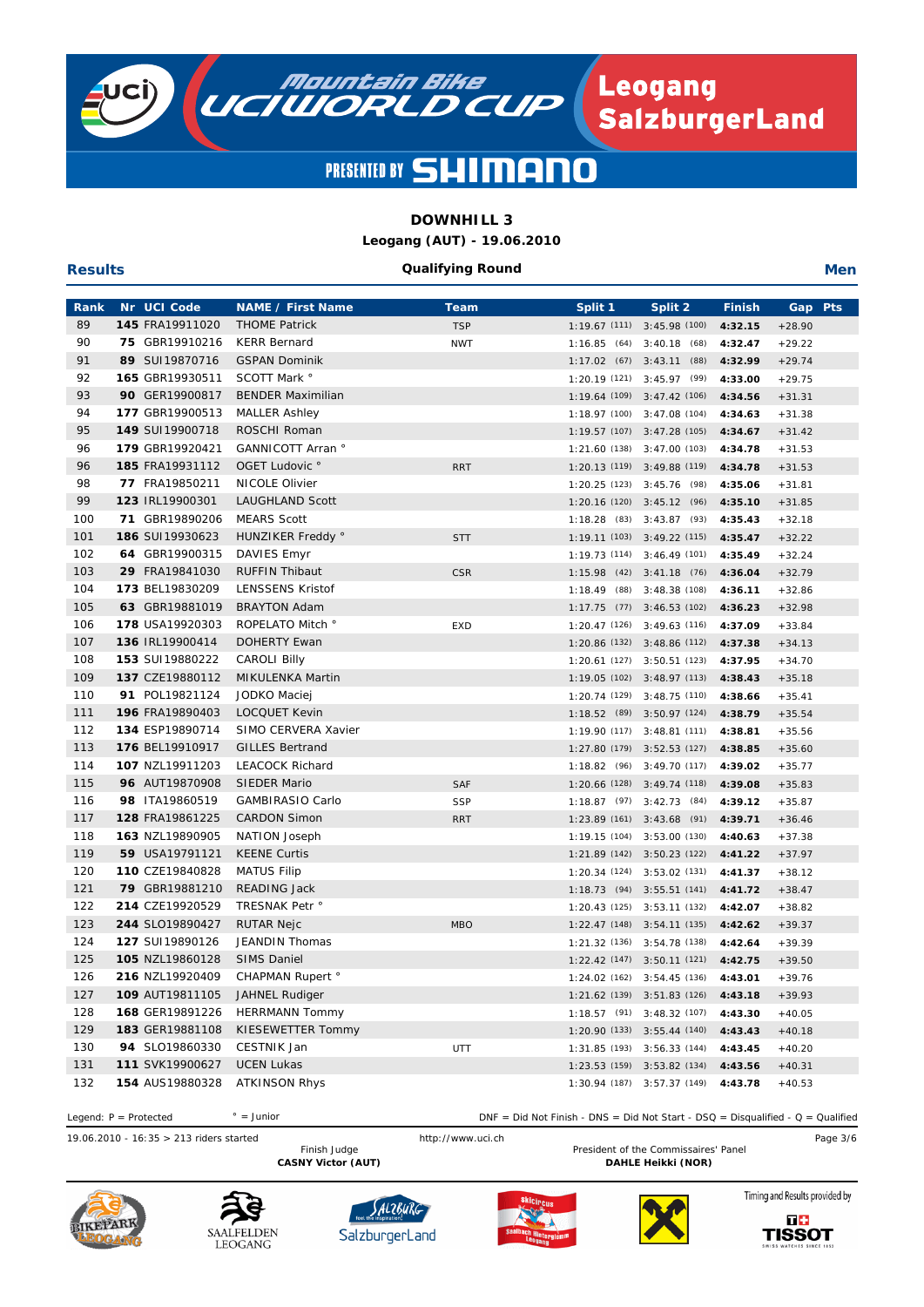

# **DOWNHILL 3**

**Leogang (AUT) - 19.06.2010**

#### **Qualifying Round**

**Men**

| Rank | Nr UCI Code     | <b>NAME / First Name</b>  | <b>Team</b> | Split 1                       | Split 2                        | <b>Finish</b> | Gap Pts             |  |
|------|-----------------|---------------------------|-------------|-------------------------------|--------------------------------|---------------|---------------------|--|
| 133  | 171 SLO19910117 | PANDUR Ziga               | UTT         | 1:21.92(143)                  | 3:53.14(133)                   | 4:44.10       | $+40.85$            |  |
| 134  | 180 ITA19900315 | NOREK Justyn              |             |                               | 1:22.49 (149) 3:55.02 (139)    | 4:44.59       | $+41.34$            |  |
| 135  | 236 ITA19790728 | SOTTOCORNOLA Davide       | ABG         |                               | 1:21.27 (135) 3:51.70 (125)    | 4:45.28       | $+42.03$            |  |
| 136  | 239 NZL19890506 | <b>BALDERSTONE David</b>  |             | $1:21.86(141)$ $3:56.36(145)$ |                                | 4:46.26       | $+43.01$            |  |
| 137  | 219 SUI19921028 | PACCOLAT Marius °         |             | 1:24.06 (163) 3:56.75 (147)   |                                | 4:46.93       | $+43.68$            |  |
| 138  | 206 SLO19920706 | FOJKAR Zan °              |             | $1:25.24(167)$ $3:59.24(154)$ |                                | 4:47.00       | $+43.75$            |  |
| 138  | 103 GER19880913 | <b>IRMISCH Erik</b>       |             |                               | $1:17.13$ (70) $3:59.66$ (155) | 4:47.00       | $+43.75$            |  |
| 140  | 114 SVK19840329 | JAVORNIK Jan              |             | 1:19.86 (116) 3:52.88 (128)   |                                | 4:47.09       | $+43.84$            |  |
| 141  | 113 POR19850205 | POMBO Daniel              |             | 1:22.27 (146) 3:57.44 (150)   |                                | 4:47.56       | $+44.31$            |  |
| 142  | 192 AUS19920909 | <b>FAIRBANKS Marcus °</b> |             | 1:23.10 (156) 3:56.42 (146)   |                                | 4:48.08       | $+44.83$            |  |
| 143  | 198 FRA19930629 | LUNEAU William °          | <b>USC</b>  | 1:22.16 (145) 4:00.37 (161)   |                                | 4:48.20       | $+44.95$            |  |
| 144  | 119 FIN19890830 | <b>OLKKONEN Markus</b>    |             | 1:25.98 (172) 3:59.72 (156)   |                                | 4:48.36       | $+45.11$            |  |
| 145  | 151 FIN19921004 | LEHTINEN Miikka °         |             | 1:21.64 (140) 3:57.23 (148)   |                                | 4:49.36       | $+46.11$            |  |
| 146  | 170 FRA19921010 | PICCOLO Julien °          |             | 1:20.11 (118) 4:02.61 (164)   |                                | 4:49.39       | $+46.14$            |  |
| 147  | 157 CZE19860929 | <b>BARTA Ondrej</b>       |             |                               | $1:23.03(155)$ $3:56.10(143)$  | 4:49.74       | $+46.49$            |  |
| 148  | 139 GER19840330 | <b>SCHMIDT Rene</b>       |             |                               | 1:24.16 (164) 3:59.12 (153)    | 4:49.84       | $+46.59$            |  |
| 149  | 184 FRA19931107 | FIGARET Faustin °         | <b>TSP</b>  | 1:23.76 (160) 3:58.19 (151)   |                                | 4:50.30       | $+47.05$            |  |
| 150  | 235 SUI19921204 | WEBER Lutz °              |             |                               | 1:23.45 (158) 3:59.94 (157)    | 4:50.37       | $+47.12$            |  |
| 151  | 161 GER19880620 | <b>BALBIERER Rick</b>     |             | $1:19.49(106)$ $3:48.57(109)$ |                                | 4:50.40       | $+47.15$            |  |
| 152  | 243 AUT19880406 | <b>ZEHENTNER Andy</b>     |             |                               | 1:20.75 (130) 4:00.23 (160)    | 4:51.33       | $+48.08$            |  |
| 153  | 211 GER19930720 | BÜNNEMANN Philipp °       |             |                               | 1:27.56 (178) 4:02.77 (166)    | 4:52.30       | $+49.05$            |  |
| 154  | 203 NZL19920219 | BAKER Sam °               |             |                               | $1:24.76(165)$ $4:03.09(167)$  | 4:52.58       | $+49.33$            |  |
| 155  | 182 RUS19880224 | PUKHIR Nikolay            |             |                               | 1:26.48 (173) 4:00.15 (158)    | 4:52.68       | $+49.43$            |  |
| 156  | 124 AUT19780426 | NEUHART Jörg              |             |                               | 1:25.14 (166) 4:04.09 (169)    | 4:52.78       | $+49.53$            |  |
| 157  | 228 POL19930501 | LUKASIK Slawomir °        |             | 1:23.02 (153) 4:00.40 (162)   |                                | 4:53.42       | $+50.17$            |  |
| 158  | 202 FRA19920211 | ZANONE Thomas °           | <b>TSP</b>  |                               | $1:33.21(195)$ $3:59.05(152)$  | 4:53.56       | $+50.31$            |  |
| 159  | 101 NZL19910205 | <b>KING Freddie</b>       |             |                               | 1:21.00 (134) 3:50.03 (120)    | 4:55.14       | $+51.89$            |  |
| 160  | 169 FIN19920314 | LAMPEN Antti °            |             | 1:28.27 (180) 4:05.59 (172)   |                                | 4:55.47       | $+52.22$            |  |
| 161  | 224 SUI19910312 | <b>WALSER Nicolas</b>     |             | 1:25.73 (170) 4:05.22 (170)   |                                | 4:55.55       | $+52.30$            |  |
| 162  | 146 AUS19870504 | <b>BARLIN Chris</b>       |             |                               | 1:22.10 (144) 3:56.09 (142)    | 4:55.95       | $+52.70$            |  |
| 163  | 155 ITA19901129 | FRANCO Edoardo            | <b>KPB</b>  |                               | 1:22.84 (151) 3:54.51 (137)    | 4:57.41       | $+54.16$            |  |
| 164  | 160 CZE19860111 | <b>CEP Pavel</b>          |             |                               | 1:31.02 (188) 4:05.34 (171)    | 4:57.64       | $+54.39$            |  |
| 165  | 201 SUI19921213 | WEBER Basil °             |             | 1:25.57 (169) 4:06.28 (173)   |                                | 4:59.04       | $+55.79$            |  |
| 166  | 162 SLO19900319 | PARADIZ Denis             |             |                               | 1:25.38 (168) 4:07.46 (176)    | 5:01.05       | $+57.80$            |  |
| 167  | 209 ITA19920709 | CAIRE Pietro <sup>°</sup> | ABG         | 1:26.48 (173) 4:02.03 (163)   |                                | 5:01.26       | $+58.01$            |  |
| 168  | 148 AUS19880203 | <b>AYLING Benjamin</b>    |             |                               | $1:28.92(184)$ $4:10.03(178)$  |               | $5:03.52 + 1:00.27$ |  |
| 169  | 226 NOR19921125 | JOHANSEN Zakarias Blom °  |             |                               | 1:44.65 (203) 4:16.02 (183)    |               | $5:03.54 + 1:00.29$ |  |
| 170  | 210 AUS19920305 | LAVIS Daniel <sup>®</sup> |             | 1:27.15(176)                  | 4:06.63 (174)                  |               | $5:03.78$ +1:00.53  |  |
| 171  | 217 SLO19920107 | HÖLCL Blaz <sup>®</sup>   |             |                               | 1:22.85 (152) 4:04.06 (168)    |               | $5:04.96 + 1:01.71$ |  |
| 172  | 117 GER19871121 | <b>HEIN Josua</b>         |             |                               | 1:16.07 (44) 3:52.99 (129)     |               | $5:06.26 + 1:03.01$ |  |
| 173  | 143 FIN19860327 | FÄRM Aki                  |             | 1:19.72 (113) 3:42.69 (83)    |                                |               | $5:07.39 + 1:04.14$ |  |
| 174  | 189 HUN19831224 | <b>SZECSKAY Andras</b>    |             | 1:28.78 (183) 4:16.14 (184)   |                                |               | $5:08.70 + 1:05.45$ |  |
| 175  | 188 AUT19921127 | <b>GRUBER Manuel °</b>    |             | 1:23.02(153)                  | 4:02.74 (165)                  |               | $5:09.40 +1:06.15$  |  |
| 176  | 227 AUT19921104 | KÖLLNER Leopold °         |             |                               | $1:31.47(192)$ $4:15.33(182)$  |               | $5:10.71 + 1:07.46$ |  |
|      |                 |                           |             |                               |                                |               |                     |  |

 $\degree$  = Junior Legend: P = Protected <br>DNF = Did Not Finish - DNS = Did Not Start - DSQ = Disqualified - Q = Qualified

19.06.2010 - 16:35 > 213 riders started http://www.uci.ch Page 4/6 President of the Commissaires' Panel CASNY Victor (AUT) **DAHLE Heikki** (NOR)



**Results**









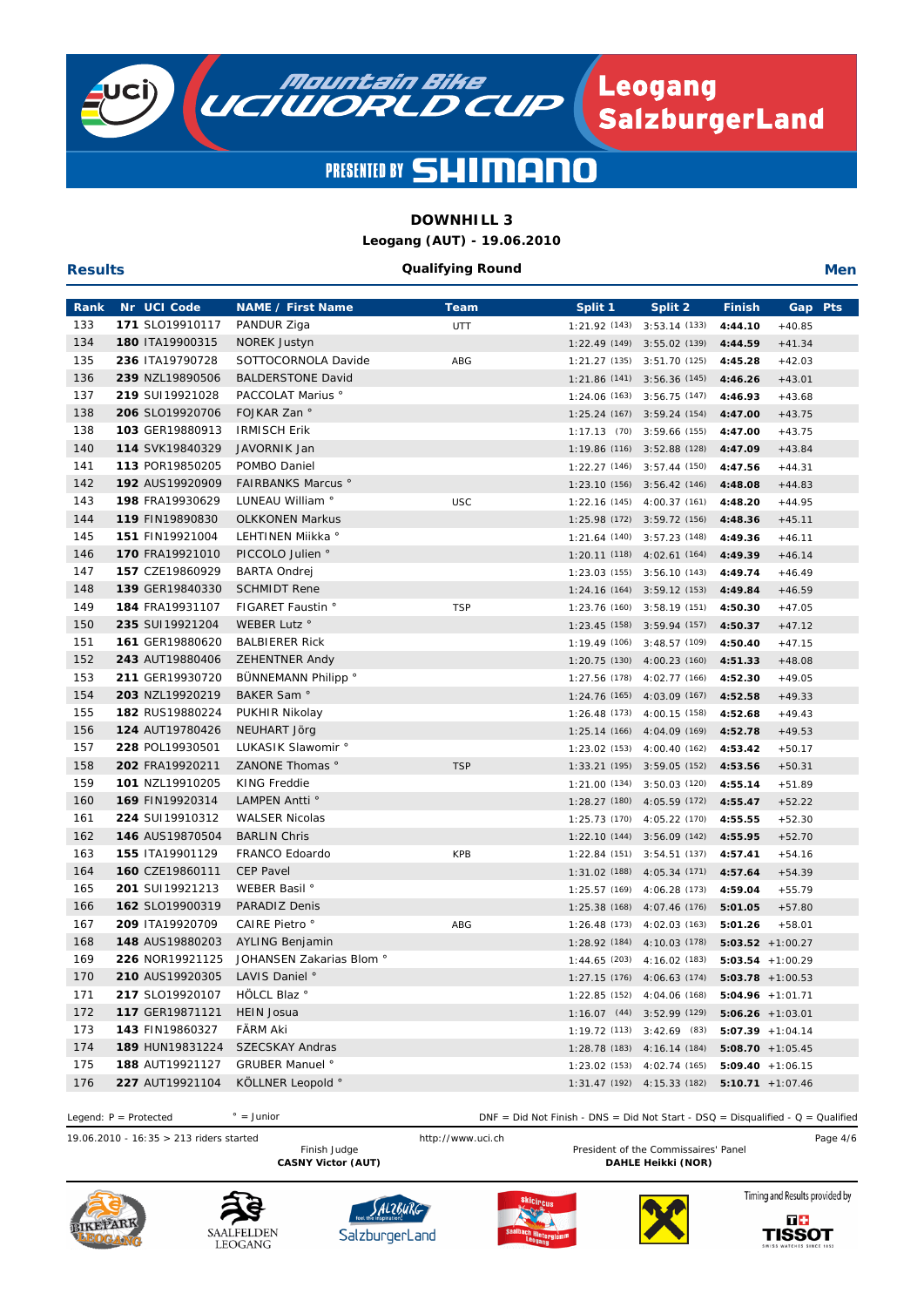

# **DOWNHILL 3**

**Leogang (AUT) - 19.06.2010**

#### **Qualifying Round**

**Men**

| Rank | Nr UCI Code                        | <b>NAME / First Name</b>                    | <b>Team</b>              | Split 1        | Split 2                                                   | <b>Finish</b>            | Gap                 | <b>Pts</b>  |
|------|------------------------------------|---------------------------------------------|--------------------------|----------------|-----------------------------------------------------------|--------------------------|---------------------|-------------|
| 177  | 229 CZE19930116                    | PETELIK Marek °                             |                          |                | $1:32.36(194)$ $4:20.07(187)$                             |                          | $5:12.57 + 1:09.32$ |             |
| 178  | 241 POL19920315                    | GZELA Michal <sup>®</sup>                   |                          |                | 1:29.73 (185) 4:20.45 (188)                               |                          | $5:13.14 + 1:09.89$ |             |
| 179  | 205 DEN19820505                    | WEIDEMANN Mads                              |                          |                | 1:31.03 (189) 4:14.21 (179)                               |                          | $5:13.72 + 1:10.47$ |             |
| 180  | 230 SVK19921026                    | WACHAL Patrik °                             |                          |                | 1:33.77 (197) 4:22.44 (189)                               |                          | $5:14.88 + 1:11.63$ |             |
| 181  | 191 GER19920715                    | HEIM Fabian °                               |                          |                | 1:26.72 (175) 4:07.12 (175)                               |                          | $5:16.57 + 1:13.32$ |             |
| 182  | 220 AUT19901223                    | <b>SCHARFETTER Benjamin</b>                 |                          |                | 1:34.44 (199) 4:26.25 (192)                               |                          | $5:19.07 + 1:15.82$ |             |
| 183  | 240 NZL19920121                    | HOGGAN James °                              |                          |                | 1:22.61 (150) 4:00.16 (159)                               |                          | $5:20.37 +1:17.12$  |             |
| 184  | 152 SLO19880819                    | JURCA Zan                                   | <b>UTT</b>               | 1:21.34 (137)  | 4:09.96 (177)                                             |                          | $5:25.23 + 1:21.98$ |             |
| 185  | 212 AUT19930129                    | HAUNOLD Florentin °                         |                          |                | 1:40.02 (202) 4:29.88 (193)                               |                          | $5:25.36 + 1:22.11$ |             |
| 186  | 159 AUT19890618                    | <b>KONTSCHIEDER Kevin</b>                   |                          |                | 1:30.80 (186) 4:25.02 (190)                               |                          | $5:28.17 + 1:24.92$ |             |
| 187  | 164 AUT19890618                    | KONTSCHIEDER Patrick                        |                          |                | 1:31.29 (190) 4:18.12 (186)                               |                          | $5:28.61 + 1:25.36$ |             |
| 188  | 175 GBR19930217                    | FLOCKHART Sam °                             | LPI                      |                | 2:04.48 (207) 4:43.34 (198)                               |                          | $5:35.65 + 1:32.40$ |             |
| 189  | 167 AUT19770223                    | <b>JONKE Hendrik</b>                        |                          |                | 1:33.60 (196) 4:16.96 (185)                               | $5:35.66 + 1:32.41$      |                     |             |
| 190  | 215 CZE19920529                    | JANIK Dominik °                             |                          |                | 1:44.99 (204) 4:43.40 (199)                               |                          | $5:38.44 + 1:35.19$ |             |
| 191  | 222 LAT19810320                    | <b>SCERBININS Marcis</b>                    |                          |                | $1:28.63(182)$ $4:14.38(180)$                             |                          | $5:38.92 +1:35.67$  |             |
| 192  | 156 SVK19880807                    | JADLOVSKY Igor                              | GCT                      |                | $1:36.33$ (200) $4:36.00$ (195)                           |                          | $5:40.06$ +1:36.81  |             |
| 193  | 190 SLO19920112                    | VIRTIC Ales °                               |                          |                | $1:25.86(171)$ $4:25.38(191)$                             |                          | $5:42.27 + 1:39.02$ |             |
| 194  | 194 HUN19921029                    | LISZI Attila °                              |                          |                | 2:05.61 (209) 4:48.28 (200)                               |                          | $5:48.59 + 1:45.34$ |             |
| 195  | 197 HUN19910404                    | <b>KANTOR Miklos</b>                        |                          |                | $2:04.95(208)$ $4:56.88(201)$                             |                          | $5:52.08 + 1:48.83$ |             |
| 196  | 200 BEL19910814                    | MAGIS Johnny                                |                          |                | 1:34.16 (198) 4:41.72 (197)                               |                          | $6:02.28 + 1:59.03$ |             |
| 197  | 237 ITA19930228                    | PERARDI Marco °                             | <b>THD</b>               |                | 1:37.28 (201) 4:35.54 (194)                               |                          | $6:09.01 + 2:05.76$ |             |
| 198  | 223 AUS19880519                    | <b>DICKSON Murray</b>                       |                          |                | $1:23.37(157)$ $4:14.38(180)$                             |                          | $6:12.20 + 2:08.95$ |             |
| 199  | P 10 FRA19840107                   | <b>CAMELLINI Julien</b>                     | <b>CRC</b>               |                | 1:28.61 (181) 4:39.63 (196)                               | $6:52.46$ +2:49.21       |                     | $\mathbf o$ |
| 200  | 140 GBR19890505                    | <b>BOND Alex</b>                            |                          |                | 1:18.23 (81) 5:21.90 (204)                                |                          | $7:13.10 + 3:09.85$ |             |
| 201  | 88 POR19830322                     | LOUREIRO Claudio                            |                          |                | 1:19.61 (108) 4:58.70 (202)                               | $7:26.76 + 3:23.51$      |                     |             |
| 202  | 204 AND19840728                    | FERREIRA CAMPOS Ricard                      |                          | 1:46.74(205)   | 5:07.82 (203)                                             |                          | $8:33.55 + 4:30.30$ |             |
| 203  | 166 SWE19911115                    | PETERSSON Kim                               |                          |                | 4:51.50 (212) 8:30.36 (207) 10:17.14 +6:13.89             |                          |                     |             |
| 204  | 242 IRI19800627                    | MIRZAHOSSEINI Mahdi                         |                          |                | 1:56.10 (206) 5:26.87 (205) 11:13.93 +7:10.68             |                          |                     |             |
| 205  | 199 GBR19920906                    | MATHER Brad °                               |                          |                | 2:26.93 (211) 6:08.43 (206) 12:37.01 +8:33.76             |                          |                     |             |
| 206  | P 15 SUI19870917                   | <b>BEER Nick</b>                            | <b>STT</b>               |                | $1:12.13$ (4) $3:38.00$ (55) <b>13:53.04</b> +9:49.79     |                          |                     | Q           |
| 207  | 144 IRL19811029                    | <b>DAVIS Robert</b>                         |                          |                | $1:31.36(191)$ $30:06.00(208)$ <b>31:00.33</b> + 26:57.08 |                          |                     |             |
|      | 174 AUS19880214                    | <b>BAKER Deon</b>                           |                          |                | 1:18.52 (89) 3:48.99 (114)                                | <b>DNF</b>               |                     |             |
|      | 84 USA19900326                     | <b>SCHUSLER Joey</b>                        | <b>YET</b>               | 2:06.37(210)   |                                                           | <b>DNF</b>               |                     |             |
|      | 99 ITA19870107                     | COZZI Claudio                               | THD                      | 1:20.23(122)   |                                                           | <b>DNF</b>               |                     |             |
|      | 120 NZL19870530                    | <b>RENNIE James</b>                         |                          | 1:27.34(177)   |                                                           | <b>DNF</b>               |                     |             |
|      | 129 SWE19900519                    | <b>WALLNER Niklas</b><br><b>FREI Martin</b> |                          | $1:18.32$ (84) |                                                           | <b>DNF</b>               |                     |             |
|      | 106 SUI19880730                    |                                             |                          |                |                                                           | <b>DNF</b>               |                     |             |
|      | 112 FIN19910728                    | LUTTINEN Eikku                              |                          |                |                                                           | <b>DNS</b>               |                     |             |
|      | 115 AUS19891203                    | RISCHBIETH WIII<br><b>LAKTIS Matei</b>      |                          |                |                                                           | <b>DNS</b>               |                     |             |
|      | 130 SVK19901010<br>141 FRA19880422 | <b>DERONZIER Esteban</b>                    |                          |                |                                                           | <b>DNS</b>               |                     |             |
|      |                                    | SAVOLAINEN Joonas °                         | <b>MZA</b>               |                |                                                           | <b>DNS</b>               |                     |             |
|      | 187 FIN19930401<br>207 USA19930219 | MULALLY Neko <sup>°</sup>                   |                          |                |                                                           | <b>DNS</b>               |                     |             |
|      | 208 CZE19910408                    | KIMMEL Erik                                 | <b>TRK</b><br><b>KTR</b> |                |                                                           | <b>DNS</b><br><b>DNS</b> |                     |             |
|      |                                    |                                             |                          |                |                                                           |                          |                     |             |

 $\degree$  = Junior Legend: P = Protected <br>DNF = Did Not Finish - DNS = Did Not Start - DSQ = Disqualified - Q = Qualified

19.06.2010 - 16:35 > 213 riders started http://www.uci.ch Page 5/6 President of the Commissaires' Panel CASNY Victor (AUT) **DAHLE Heikki** (NOR)



**Results**









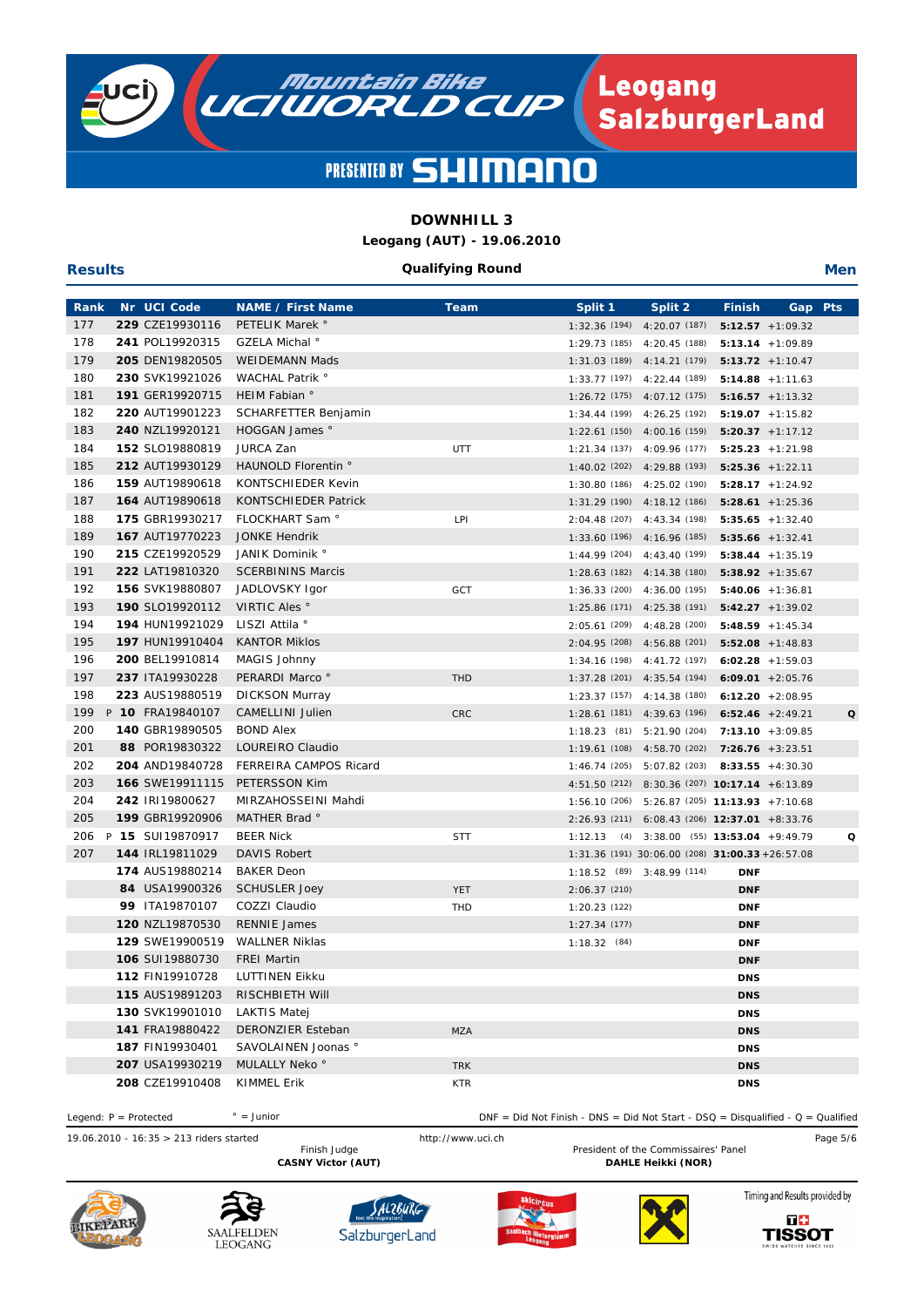

# **DOWNHILL 3**

**Leogang (AUT) - 19.06.2010**

#### **Qualifying Round**

**Men**

| <b>Rank Nr UCI Code</b> | ∣ NAME / First Name <sup>1</sup> | Team       | Split 1 | Split 2 | <b>Finish</b> | Gap Pts |
|-------------------------|----------------------------------|------------|---------|---------|---------------|---------|
| 232 SUI19920603         | BERMAN Alexander °               |            |         |         | <b>DNS</b>    |         |
|                         | 233 AUT19920801 SCHMIED Thomas ° | <b>RCA</b> |         |         | <b>DNS</b>    |         |

19.06.2010 - 16:35 > 213 riders started Finish Judge http://www.uci.ch Pesident of the Commissaires' Panel Page 6/6  $\degree$  = Junior President of the Commissaires' Panel CASNY Victor (AUT) **DAHLE Heikki** (NOR) Legend: P = Protected <br>
DNF = Did Not Finish - DNS = Did Not Start - DSQ = Disqualified - Q = Qualified



**Results**









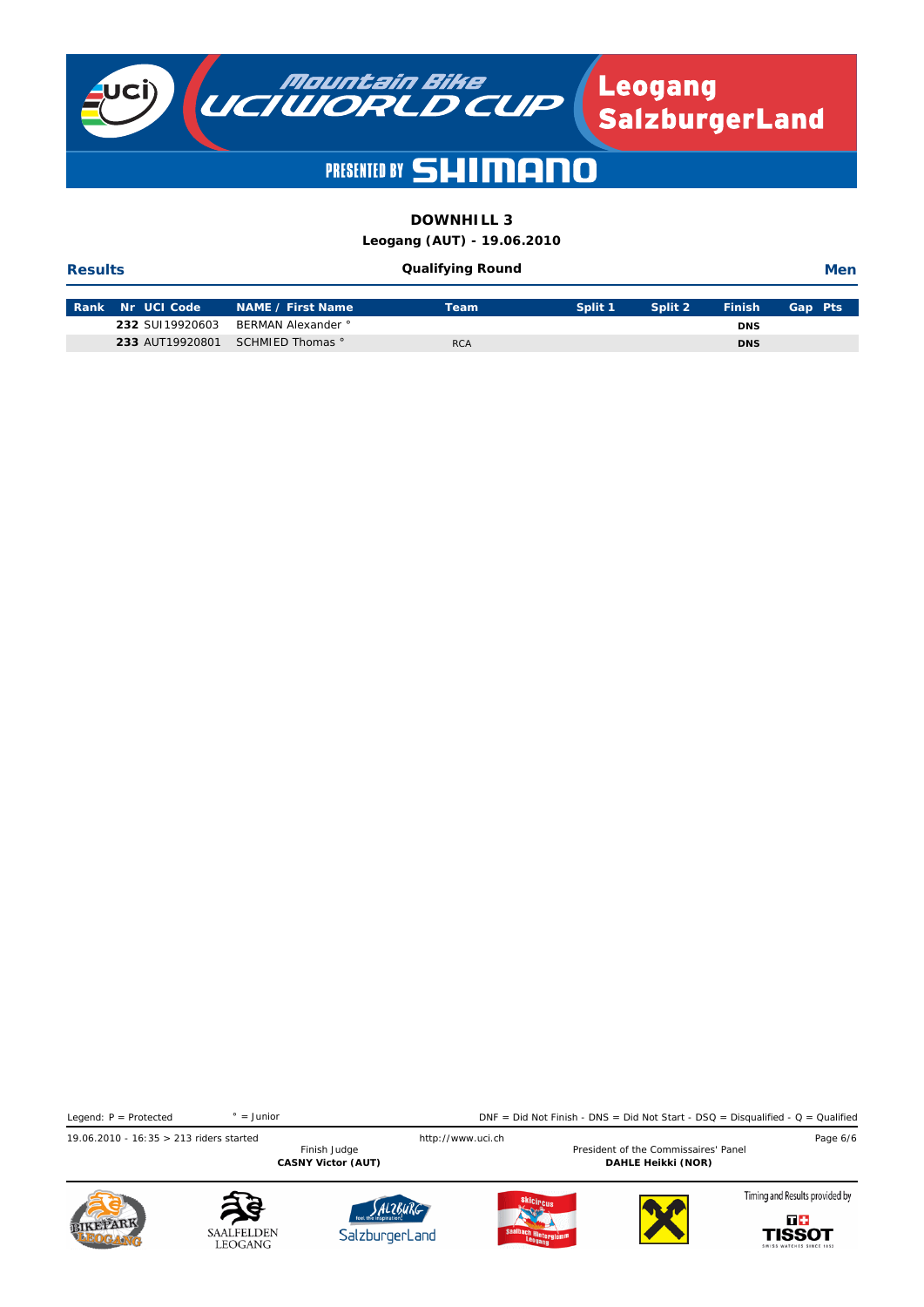

**Leogang<br>SalzburgerLand** 

### **PRESENTED BY**  $\blacksquare$

**MOUNTAIN BIKE** 

# **DOWNHILL 3**

**Leogang (AUT) - 18.06.2010**

| <b>Results</b> |           |                                   |               | <b>Timed Training Session</b> |         |                          |                          |                          |                          | <b>Men</b>  |
|----------------|-----------|-----------------------------------|---------------|-------------------------------|---------|--------------------------|--------------------------|--------------------------|--------------------------|-------------|
| Rank           | <b>Nr</b> | <b>NAME / First Name</b>          | <b>Nation</b> | Run 1                         |         | Run 2                    |                          | Run 3                    |                          | <b>Best</b> |
|                |           |                                   |               | Split                         | Finish  | Split                    | Finish                   | Split                    | Finish                   | Gap         |
| $\mathbf{1}$   | 6         | <b>BLENKINSOP Samuel</b>          | <b>NZL</b>    | 1:16.01                       | 4:14.98 |                          | $\overline{\phantom{a}}$ |                          |                          | 4:14.98     |
|                |           | LAPIERRE INTERNATIONAL            |               | 3:32.87                       |         | $\sim$                   |                          | $\bar{\phantom{a}}$      |                          | $+00.00$    |
| $\overline{2}$ | 53        | <b>PASCAL Mickael</b>             | <b>FRA</b>    | 1:17.25                       | 4:22.15 | 1:15.23                  | 4:16.10                  | 1:14.50                  | 4:15.15                  | 4:15.15     |
|                |           |                                   |               | 3:37.36                       |         | 3:32.38                  |                          | 3:31.66                  |                          | $+00.17$    |
| 3              | 15        | <b>BEER Nick</b>                  | SUI           | 1:14.78                       | 4:15.41 | $\sim$                   | $\overline{a}$           |                          | $\sim$                   | 4:15.41     |
|                |           | SCOTT 11                          |               | 3:31.39                       |         |                          |                          |                          |                          | $+00.43$    |
| 4              | 23        | SPAGNOLO Damien                   | <b>FRA</b>    | 1:15.87                       | 4:16.86 |                          |                          | $\bar{a}$                |                          | 4:16.86     |
|                |           | MONDRAKER FACTORY TEAM            |               | 3:32.46                       |         |                          |                          |                          |                          | $+01.88$    |
| 5              | 17        | <b>BRYCELAND Josh</b>             | <b>GBR</b>    | 1:15.22                       | 4:17.59 | $\sim$                   | $\bar{a}$                | $\blacksquare$           | $\sim$                   | 4:17.59     |
|                |           | SANTA CRUZ SYNDICATE              |               | 3:31.31                       |         |                          |                          |                          |                          | $+02.61$    |
| 6              | 33        | <b>GIORDANENGO Aurélien</b>       | <b>FRA</b>    | 1:17.70                       | 4:19.46 | 10:00.74                 | 39:11.37                 | $\bar{a}$                |                          | 4:19.46     |
|                |           | MONDRAKER FACTORY TEAM            |               | 3:34.07                       |         | 32:57.98                 |                          | $\overline{\phantom{a}}$ |                          | $+04.48$    |
| $\overline{7}$ | 26        | <b>STROBEL Luke</b>               | <b>USA</b>    | 1:17.99                       | 4:21.62 | 1:17.93                  | 4:20.49                  |                          |                          | 4:20.49     |
|                |           | MS EVIL RACING                    |               | 3:37.29                       |         | 3:35.38                  |                          |                          |                          | $+05.51$    |
| 8              | 18        | <b>HART Danny</b>                 | <b>GBR</b>    | 1:14.73                       | 4:21.49 | $\sim$                   | ÷,                       |                          |                          | 4:21.49     |
|                |           | <b>GIANT FACTORY TEAM</b>         |               | 3:35.27                       |         | $\sim$                   |                          |                          |                          | $+06.51$    |
| 9              | 13        | <b>BEAUMONT Marc</b>              | <b>GBR</b>    | 1:19.23                       | 4:30.66 | 1:18.56                  | 4:21.63                  | $\bar{a}$                |                          | 4:21.63     |
|                |           | <b>GT BICYCLES</b>                |               | 3:41.45                       |         | 3:35.29                  |                          | $\overline{\phantom{a}}$ |                          | $+06.65$    |
| 10             | 41        | <b>POMBO Emanuel</b>              | <b>POR</b>    | 1:16.56                       | 4:22.88 | 1:17.27                  | 4:26.96                  | ÷.                       |                          | 4:22.88     |
|                |           |                                   |               | 3:36.67                       |         | 3:36.92                  |                          |                          |                          | $+07.90$    |
| 11             | 44        | <b>BIGONI Joris</b>               | <b>FRA</b>    | 1:16.81                       | 4:23.24 | 1:18.16                  | 4:22.93                  | 3:20.72                  | 12:16.00                 | 4:22.93     |
|                |           |                                   |               | 3:37.67                       |         | 3:38.09                  |                          | 11:16.41                 |                          | $+07.95$    |
| 12             | 34        | <b>BUTTON Joshua</b>              | <b>AUS</b>    | 1:18.97                       | 4:24.58 | 1:18.80                  | 11:41.42                 | ä,                       |                          | 4:24.58     |
|                |           | KONA                              |               | 3:38.77                       |         | 8:30.60                  |                          |                          |                          | $+09.60$    |
| 13             | 37        | <b>PAULHAN Romain</b>             | <b>FRA</b>    | 1:18.33                       | 4:26.07 | $\sim$                   | $\sim$                   | $\sim$                   | $\overline{\phantom{a}}$ | 4:26.07     |
|                |           |                                   |               | 3:36.37                       |         | $\sim$                   |                          | $\overline{\phantom{a}}$ |                          | $+11.09$    |
| 14             | 63        | <b>BRAYTON Adam</b>               | <b>GBR</b>    | 1:18.43                       | 4:26.58 | 1:18.58                  | 4:40.60                  |                          |                          | 4:26.58     |
|                |           |                                   |               | 3:40.67                       |         | 3:53.61                  |                          |                          |                          | $+11.60$    |
| 15             | 75        | <b>KERR Bernard</b>               | <b>GBR</b>    | 1:19.03                       | 4:28.15 | 8:46.55                  | 31:33.75                 |                          |                          | 4:28.15     |
|                |           | NORCO WORLD TEAM                  |               | 3:41.88                       |         | 13:07.39                 |                          | $\overline{\phantom{a}}$ |                          | $+13.17$    |
| 16             | 54        | <b>CANALS FLIX Pasqual</b>        | ESP           | 1:19.15                       | 4:28.16 | 1:50.70                  | 5:26.58                  | $\bar{a}$                |                          | 4:28.16     |
|                |           | XMS RACING SQUAD                  |               | 3:41.99                       |         | 4:33.32                  |                          |                          |                          | $+13.18$    |
| 17             | 70        | <b>GUTIERREZ VILLEGAS Marcelo</b> | COL           | 1:20.17                       | 4:31.06 | 1:20.07                  | 4:28.81                  |                          |                          | 4:28.81     |
|                |           |                                   |               | 3:44.57                       |         | 3:42.11                  |                          |                          |                          | $+13.83$    |
| 18             | 9         | <b>LEOV Justin</b>                | <b>NZL</b>    | 1:19.23                       | 4:29.47 | $\sim$                   |                          |                          |                          | 4:29.47     |
|                |           | TREK WORLD RACING                 |               | 3:35.29                       |         |                          |                          |                          |                          | $+14.49$    |
| 19             | 80        | <b>DERTELL Dennis</b>             | <b>SWE</b>    | 1:19.42                       | 4:29.63 |                          |                          |                          |                          | 4:29.63     |
|                |           |                                   |               | 3:41.66                       |         |                          |                          |                          |                          | $+14.65$    |
| 20             | 42        | <b>CHARVAT Matej</b>              | CZE           | 1:19.60                       | 4:30.60 |                          |                          | $\bar{a}$                |                          | 4:30.60     |
|                |           | K.T.R. RACING TEAM                |               | 3:39.53                       |         |                          |                          | $\overline{\phantom{a}}$ |                          | $+15.62$    |
| 21             | 55        | <b>MACDONALD Brook</b>            | <b>NZL</b>    | 1:55.39                       | 6:04.87 | 1:19.77                  | 4:32.19                  |                          |                          | 4:32.19     |
|                |           | MS EVIL RACING                    |               | 5:18.60                       |         | 3:45.78                  |                          |                          |                          | $+17.21$    |
| 22             | 38        | <b>POLC Filip</b>                 | SVK           | 1:19.73                       | 4:32.72 | $\overline{\phantom{a}}$ |                          | $\blacksquare$           |                          | 4:32.72     |
|                |           | MS EVIL RACING                    |               | 3:42.93                       |         |                          |                          |                          |                          | $+17.74$    |

Legend:  $° =$  Junior

18.06.2010 - 16:25 > 61 riders ranked http://www.uci.ch Page 1/3









 $MS$  EVIL RACING  $3:42.93$   $3:42.93$ 



-

Timing and Results provided by

-

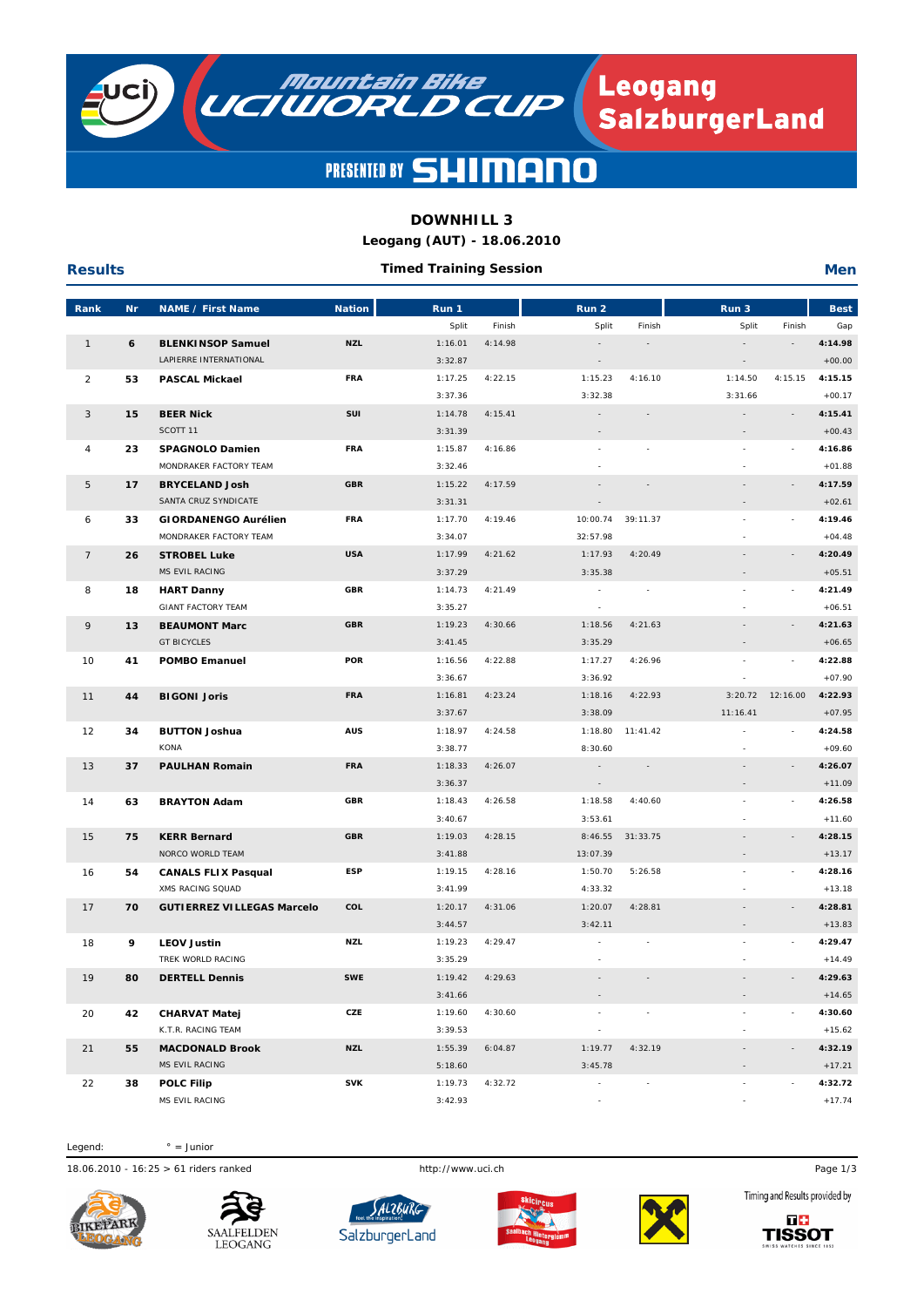

**NOUNTAIN DIKE Leogang<br>SalzburgerLand** 

#### **PRESENTED BY SL**  $\blacksquare$  $\blacksquare$

## **DOWNHILL 3**

**Leogang (AUT) - 18.06.2010**

| <b>Results</b> |                |                                         |               | <b>Timed Training Session</b> |          |                          |                          |                          |                          | <b>Men</b>  |
|----------------|----------------|-----------------------------------------|---------------|-------------------------------|----------|--------------------------|--------------------------|--------------------------|--------------------------|-------------|
| Rank           | <b>Nr</b>      | <b>NAME / First Name</b>                | <b>Nation</b> | Run 1                         |          | Run 2                    |                          | Run 3                    |                          | <b>Best</b> |
|                |                |                                         |               | Split                         | Finish   | Split                    | Finish                   | Split                    | Finish                   | Gap         |
| 23             | 65             | <b>GRACIA Cédric</b>                    | <b>FRA</b>    | 1:17.96                       | 4:32.98  | $\sim$                   | $\sim$                   | ä,                       |                          | 4:32.98     |
|                |                |                                         |               | 3:44.64                       |          |                          |                          |                          |                          | $+18.00$    |
| 24             | 72             | <b>GEORGES Pierre Charles</b>           | <b>FRA</b>    | 1:37.35                       | 7:11.72  | 1:18.93                  | 4:33.30                  | $\overline{\phantom{a}}$ |                          | 4:33.30     |
|                |                | SOLID ACLASS FACTORY TEAM               |               | 4:41.41                       |          | 3:46.18                  |                          | $\overline{\phantom{a}}$ |                          | $+18.32$    |
| 25             | 56             | <b>VAGNER Adam</b>                      | CZE           | 1:19.70                       | 4:35.65  | $\sim$                   | ÷,                       | ä,                       |                          | 4:35.65     |
|                |                |                                         |               | 3:47.68                       |          | $\overline{\phantom{a}}$ |                          | $\overline{\phantom{a}}$ |                          | $+20.67$    |
| 26             | 78             | <b>COUSINIE Fabien</b>                  | <b>FRA</b>    | 2:27.15                       | 7:15.82  | 1:23.83                  | 5:23.05                  | 1:23.60                  | 4:37.20                  | 4:37.20     |
|                |                | BLACKMOUNTAIN MOREWOOD UNITED           |               | 5:47.95                       |          | 3:51.39                  |                          | 3:48.28                  |                          | $+22.22$    |
| 27             | 74             | <b>HUTCHENS Chris</b>                   | <b>GBR</b>    | 2:03.42                       | 10:50.10 | 1:22.02                  | 4:38.40                  |                          |                          | 4:38.40     |
|                |                |                                         |               | 9:30.91                       |          | 3:48.28                  |                          | $\sim$                   |                          | $+23.42$    |
| 28             | 66             | <b>SMITH Robert</b>                     | <b>GBR</b>    | 1:20.59                       | 5:46.60  | 1:19.90                  | 4:42.76                  | $\overline{\phantom{a}}$ |                          | 4:42.76     |
|                |                |                                         |               | 4:21.43                       |          | 3:49.29                  |                          | $\overline{\phantom{a}}$ |                          | $+27.78$    |
| 29             | 71             | <b>MEARS Scott</b>                      | <b>GBR</b>    | 1:23.08                       | 4:43.17  | 2:01.00                  | 6:55.03                  | L.                       |                          | 4:43.17     |
|                |                |                                         |               | 3:55.52                       |          | 5:48.97                  |                          |                          |                          | $+28.19$    |
| 30             | 57             | <b>MILIVINTI Marco</b>                  | <b>ITA</b>    | 1:20.11                       | 4:48.28  | 1:20.01                  | 22:45.28                 | $\bar{a}$                |                          | 4:48.28     |
|                |                | TEAM CINGOLANI - PROTONE                |               | 4:01.26                       |          | 13:21.65                 |                          | $\overline{\phantom{a}}$ |                          | $+33.30$    |
| 31             | 47             | <b>BROSNAN Troy °</b>                   | <b>AUS</b>    | 1:21.43                       | 4:51.06  |                          |                          | $\sim$                   |                          | 4:51.06     |
|                |                | MONSTER ENERGY / SPECIALIZED / MAD CATZ |               | 3:48.94                       |          |                          |                          |                          |                          | $+36.08$    |
| 32             | 46             | <b>MOLLOY Harry</b>                     | <b>GBR</b>    | 1:40.19                       | 4:51.38  | 1:20.26                  | 10:12.29                 |                          | $\overline{\phantom{a}}$ | 4:51.38     |
|                |                |                                         |               | 4:04.79                       |          | 9:25.70                  |                          | $\overline{\phantom{a}}$ |                          | $+36.40$    |
| 33             | 28             | <b>DELFS Mitchell</b>                   | <b>AUS</b>    | 1:18.45                       | 4:52.02  |                          |                          | ÷,                       |                          | 4:52.02     |
|                |                |                                         |               | 3:36.92                       |          |                          |                          |                          |                          | $+37.04$    |
| 34             | 14             | <b>SMITH Joseph</b>                     | <b>GBR</b>    | 1:19.69                       | 4:56.39  | 1:21.93                  | 12:05.35                 |                          |                          | 4:56.39     |
|                |                | <b>KONA</b>                             |               | 3:40.29                       |          | 11:00.54                 |                          | $\overline{\phantom{a}}$ |                          | $+41.41$    |
| 35             | 21             | <b>NEETHLING Andrew</b>                 | <b>RSA</b>    | 1:14.27                       | 4:59.07  |                          |                          | $\bar{a}$                |                          | 4:59.07     |
|                |                | TREK WORLD RACING                       |               | 3:47.53                       |          |                          |                          |                          |                          | $+44.09$    |
| 36             | $\overline{7}$ | <b>PEDEMANAUD Fabien</b>                | <b>FRA</b>    | 1:21.56                       | 5:03.09  |                          |                          |                          |                          | 5:03.09     |
|                |                | SCOTT 11                                |               | 4:16.88                       |          |                          |                          |                          |                          | $+48.11$    |
| 37             | 30             | <b>PAYET Florent</b>                    | <b>FRA</b>    | 1:20.53                       | 5:32.89  | 2:20.41                  | 9:50.83                  | ÷,                       |                          | 5:32.89     |
|                |                | BLACKMOUNTAIN MOREWOOD UNITED           |               | 3:44.67                       |          | 8:47.19                  |                          |                          |                          | $+1:17.91$  |
| 38             | 40             | <b>BRAITHWAITE Thomas</b>               | <b>GBR</b>    | 1:27.24                       | 5:58.44  | 1:23.39                  | 5:41.39                  | 1:25.17                  | 6:03.53                  | 5:41.39     |
|                |                |                                         |               | 4:04.95                       |          | 3:46.38                  |                          | 4:48.01                  |                          | $+1:26.41$  |
| 39             | 76             | <b>KANGAS Alexander</b>                 | <b>SWE</b>    | 1:22.05                       | 5:47.70  | 6:54.37                  | 20:19.42                 |                          |                          | 5:47.70     |
|                |                |                                         |               | 4:02.80                       |          | 16:10.29                 |                          |                          |                          | $+1:32.72$  |
| 40             | 67             | <b>BRANNIGAN George °</b>               | <b>NZL</b>    | 1:54.45                       | 6:09.12  |                          | $\bar{ }$                |                          |                          | 6:09.12     |
|                |                | ANCILLOTTI DOGANACCIA RACING TEAM       |               | 4:37.61                       |          |                          |                          |                          |                          | $+1:54.14$  |
| 41             | 48             | <b>STRAIT Kyle</b>                      | USA           | 1:28.40                       | 6:15.62  |                          |                          |                          |                          | 6:15.62     |
|                |                |                                         |               | 4:40.37                       |          |                          |                          |                          |                          | $+2:00.64$  |
| 42             | 29             | <b>RUFFIN Thibaut</b>                   | FRA           | 1:16.78                       | 6:32.42  | 3:19.00                  | 9:16.47                  |                          |                          | 6:32.42     |
|                |                | COMMENCAL SUPERIDERS                    |               | 3:37.86                       |          | 7:42.05                  |                          |                          |                          | $+2:17.44$  |
| 43             | 49             | <b>RIFFLE Duncan</b>                    | USA           | 1:54.19                       | 6:45.98  |                          |                          | $\sim$                   |                          | 6:45.98     |
|                |                | <b>GIANT FACTORY TEAM</b>               |               | 4:33.19                       |          |                          |                          |                          |                          | $+2:31.00$  |
| 44             | 31             | <b>WALLNER Robin</b>                    | <b>SWE</b>    | 2:37.17                       | 6:47.15  | $\sim$                   | $\overline{\phantom{a}}$ | $\overline{\phantom{a}}$ |                          | 6:47.15     |
|                |                | TEAM SUNN MONTGENEVRE                   |               | 5:01.42                       |          |                          |                          |                          |                          | $+2:32.17$  |

Legend:  $° =$  Junior

18.06.2010 - 16:25 > 61 riders ranked http://www.uci.ch Page 2/3